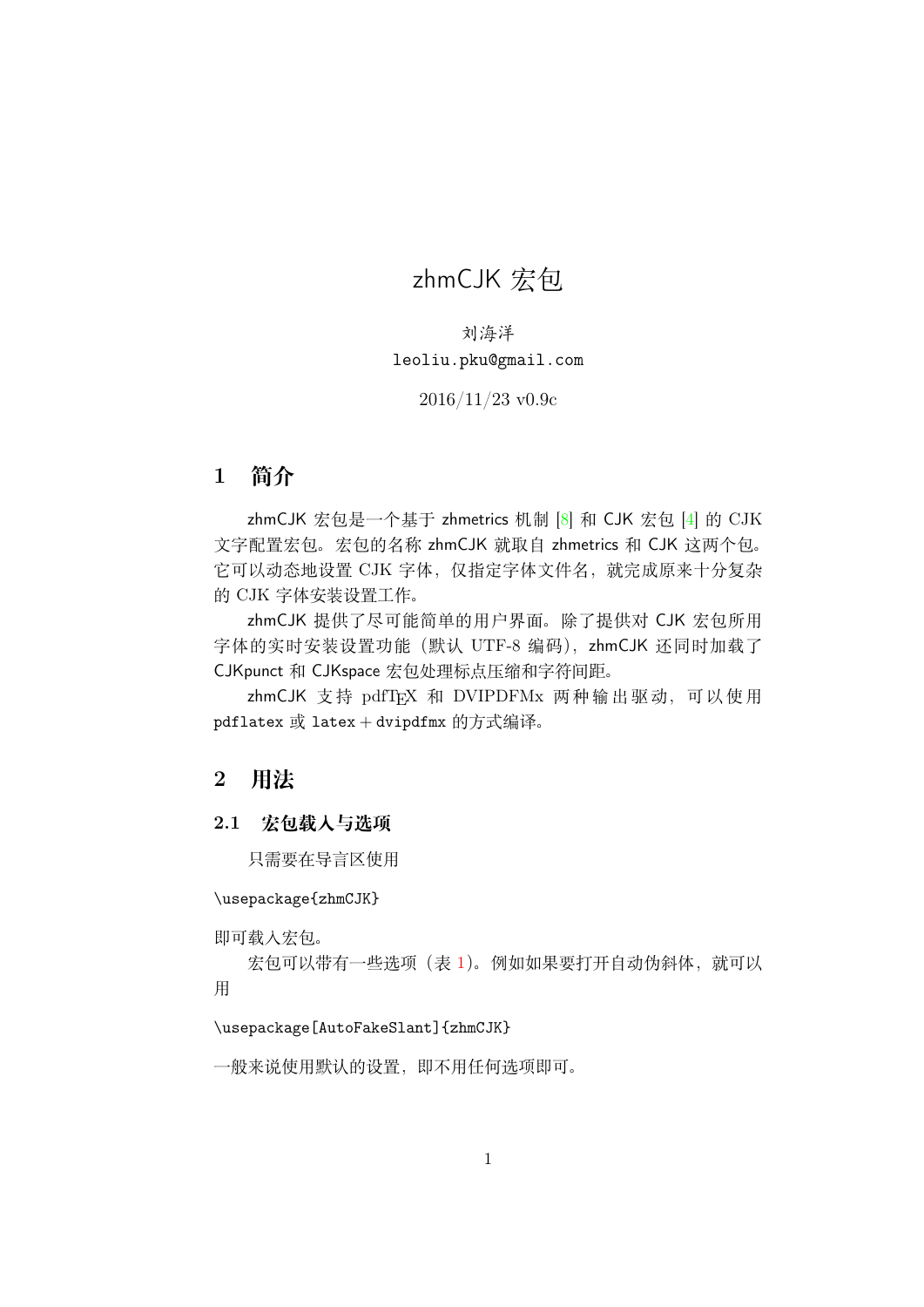| 选项                                             | 默认值            | 功能                    |
|------------------------------------------------|----------------|-----------------------|
| encoding= $\langle $ 编码 $\rangle$              | UTF8           | 设置 CJK 输入的编码,如 GBK,   |
|                                                |                | Bg5 等, 参见 [4]。        |
| $pdffakebold={\langle true false \rangle}$     | true           | 设置伪粗体类型为 PDF 原语生      |
|                                                |                | 成; 若设置为 false 则沿用旧    |
|                                                |                | 的 CJK 伪粗体机制           |
| AutoFakeBold=〈数字〉                              | 0.4            | 全局设置自动伪粗体的粗细, 单       |
|                                                |                | 位为 bp; 若设置为 0 则禁用自    |
|                                                |                | 动伪粗体。如果参数省略, 取值       |
|                                                |                | 为 0.4。                |
| AutoFakeSlant=〈数字〉                             | $\overline{0}$ | 全局设置自动伪斜体的倾斜度;        |
|                                                |                | 若设置为 0 则禁用自动伪斜体。      |
|                                                |                | 如果参数省略, 取值为 0.167。    |
| cmap= $\langle CMap \vert \mathcal{L} \rangle$ | unicode        | 设置字体文件使用的 CMap 映      |
|                                                |                | 射,对多数 CJK 字体可以使用      |
|                                                |                | 默认值 unicode, 相当于使用基   |
|                                                |                | 于 UCS2 的字体编码; 部分字体    |
|                                                |                | 需要设置为 UniGB-UTF16-H 等 |
|                                                |                | 映射。仅对 DVIPDFMx 有效。    |
| $embed={true false}$                           | true           | 设置字体是否嵌入。仅对           |
|                                                |                | DVIPDFMx 有效。          |

<span id="page-1-0"></span>表 1: zhmCJK 宏包选项

#### 2.2 **宏包提供的命令**

zhmCJK 的基本用户界面与 xeCJK 宏包 [7] 十分相似, 定义字体的几 个命令语法大体相同。

\setCJKmainfont \setCJKmainfont{*⟨*字体文件名*⟩*}[*⟨*选项*[⟩](#page-31-1)*] <sup>或</sup> \setCJKmainfont[*⟨*选项*⟩*]{*⟨*字体文件名*⟩*}

> <span id="page-1-1"></span>设置正文默认罗马族的 CJK 字体,字体用 TrueType 文件名表示。该命令 影响 \rmfamily 和 \textrm 的字体。

> 字体选项与宏包选项基本对应,可用的字体选项有:BoldFont, ItalicFont, BoldItalicFont, SlantedFont, BoldSlantedFont,分别用 来设置不同字型的变体; AutoFakeBold, 设置单个字体族的伪粗体; AutoFakeSlant,设置单个字体族的伪斜体;encoding,设置单个字体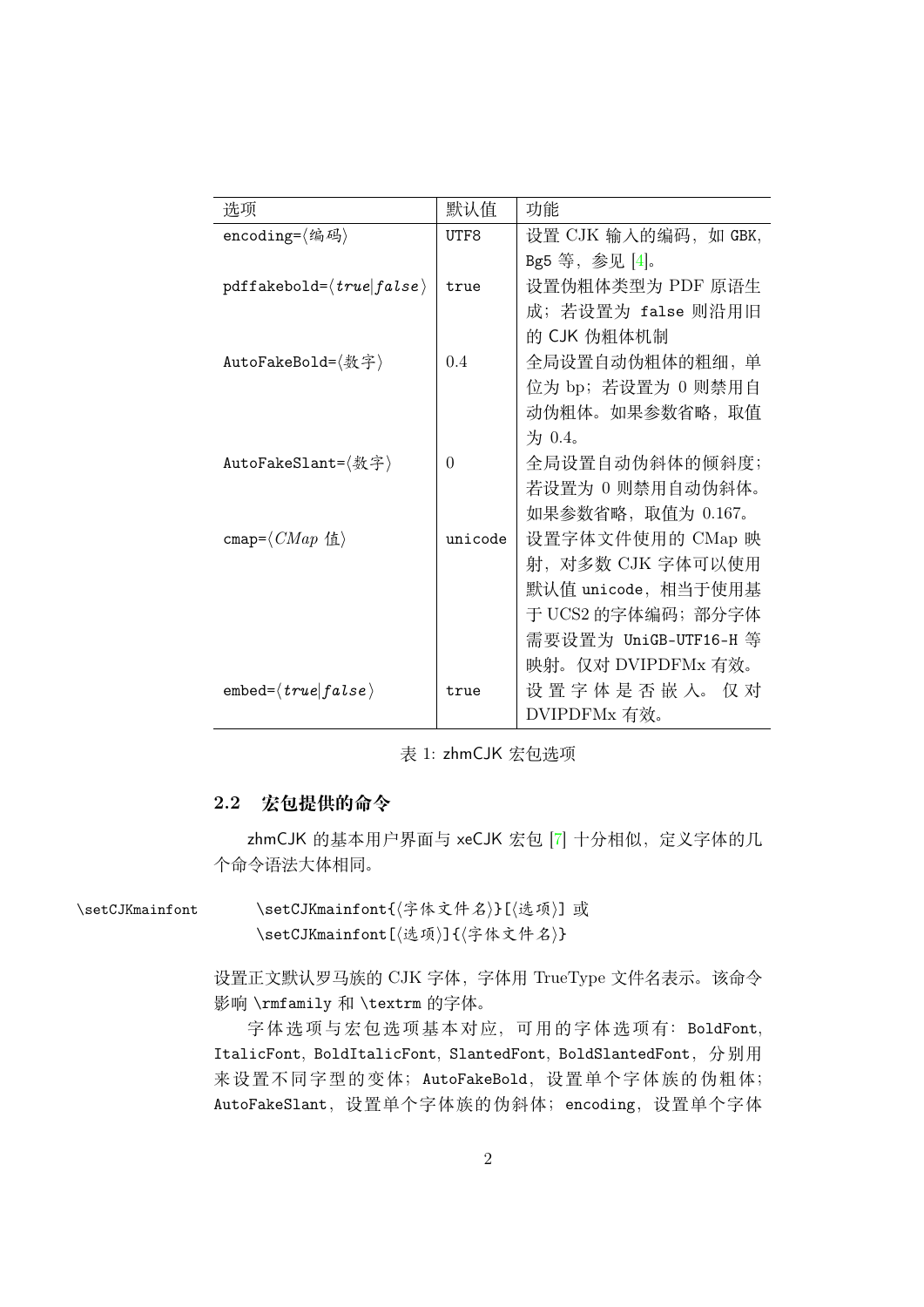<span id="page-2-3"></span><span id="page-2-2"></span><span id="page-2-1"></span><span id="page-2-0"></span>

| \setCJKromanfont  | 使用的输入编码; cmap, 设置单个字体使用的 CMap 映射; embed, 设置<br>单个字体是否嵌入。<br>是 \setCJKmainfont 的别名。<br>例如, 使用                                          |  |  |
|-------------------|---------------------------------------------------------------------------------------------------------------------------------------|--|--|
|                   | \setCJKmainfont{simsun.ttc}[BoldFont=simhei.ttf,ItalicFont=simkai.ttf]                                                                |  |  |
|                   | 将使用文件名为 simsun.ttc 的字体 (中易宋体) 作为正文罗马族字体,<br>同时其粗体形式设置为 simhei.ttf (中易黑体), 其斜体形式设置为<br>simkai.ttf (中易楷体)。<br>又如, 使用                    |  |  |
|                   | \setCJKmainfont{FandolSong-Regular.otf}<br>[cmap=UniGB-UTF16-H,<br>BoldFont=FandolSong-Bold.otf,<br>ItalicFont=FandolKai-Regular.otf] |  |  |
|                   | 可以设置 Fandol 字体作为正文字体。                                                                                                                 |  |  |
| \setCJKsansfont   | \setCJKsansfont{〈字体文件名〉}[〈选项〉] 或<br>\setCJKsansfont[〈选项〉]{〈字体文件名〉}                                                                    |  |  |
|                   | 设置正文无衬线族的 CJK 字体。影响 \sffamily 和 \textsf 的字体。例<br>如用                                                                                   |  |  |
|                   | \setCJKsansfont{simhei.ttf}                                                                                                           |  |  |
|                   | 将使用字体 simhei.ttf(中易黑体)作为正文无衬线字体。                                                                                                      |  |  |
| \setCJKmonofont   | \setCJKmonofont{〈字体文件名〉}[〈选项〉] 或<br>\setCJKmonofont[〈选项〉]{〈字体文件名〉}                                                                    |  |  |
|                   | 设置正文等宽族的 CJK 字体。影响 \ttfamily 和 \texttt 的字体。例如<br>用                                                                                    |  |  |
|                   | \setCJKsansfont{simfang.ttf}                                                                                                          |  |  |
| \setCJKfamilyfont | 将使用字体 simfang.ttf(中易仿宋体)作为正文等宽字体。                                                                                                     |  |  |
|                   | \setCJKfamilyfont{(族)}{(字体文件名)}[(选项)] 或<br>\setCJKfamilyfont{〈族〉}[〈选项〉]{〈字体文件名〉}                                                      |  |  |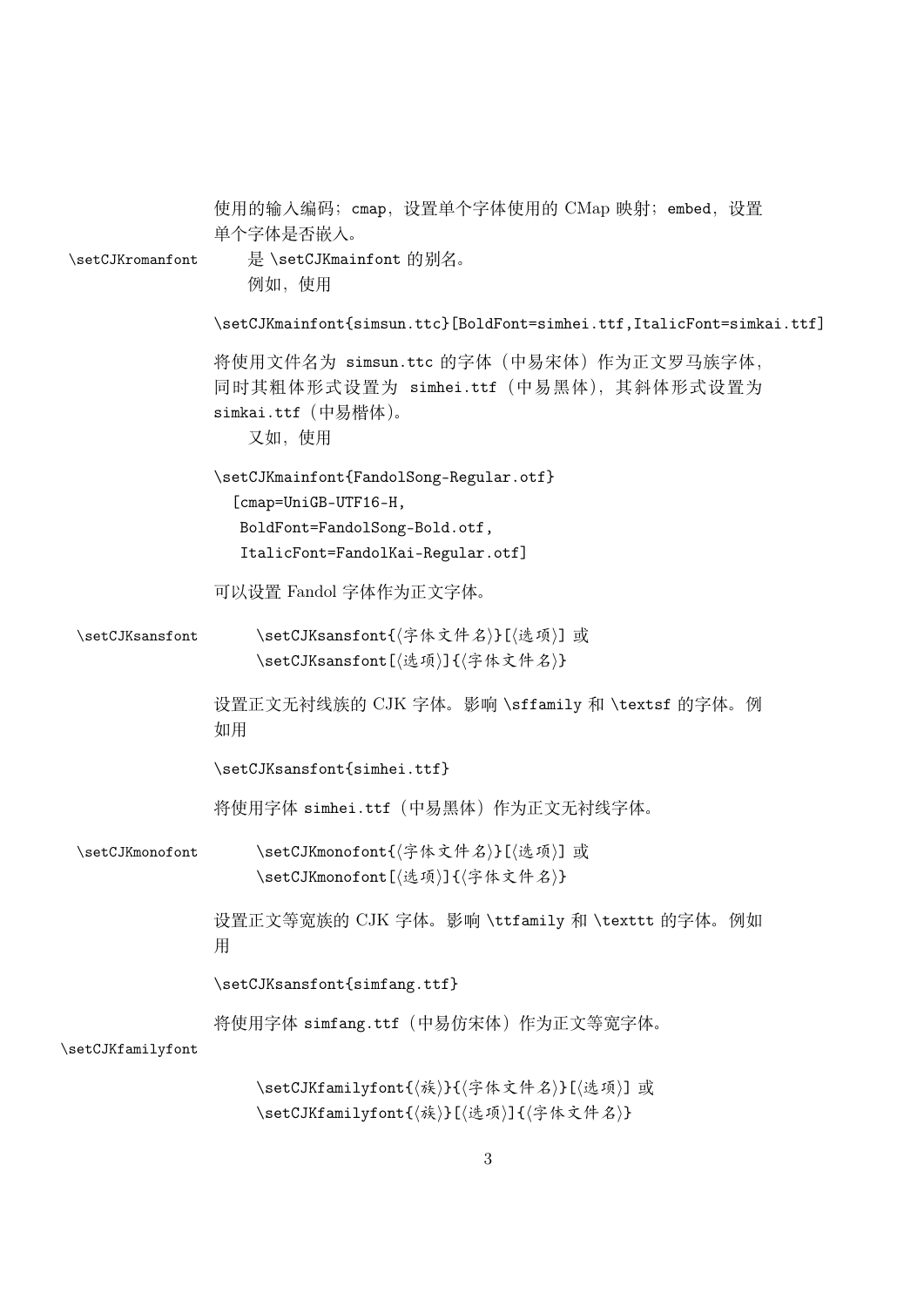定义新的 CJK 字体族并指定字体。例如用

\setCJKfamilyfont{yahei}{msyh.ttc}[BoldFont=msyhbd.ttc]

可以定义名为 yahei 的 CJK 字体族,其对应的实际字体文件名为 msyh.ttc(微软雅黑),粗体形式是 msyhbd.ttc(粗体的微软雅黑)。

<span id="page-3-2"></span><span id="page-3-1"></span>以上字体设置命令只能在文档导言区使用。中文字体可以用 CJK 宏包 的 \CJKfamily 命令切换。例如用 \CJKfamily{yahei} 就可以选择前面定 义的微软雅黑字体。

\CJKrmdefault 保存 \rmfamily 所使用的 CJK 字体族, 默认值是 rm。类似西文字体 的 \rmdefault。

\CJKsfdefault 保存 \sffamily 所使用的 CJK 字体族, 默认值是 sf。类似西文字体 的 \sfdefault。

\CJKttdefault 保存 \ttfamily 所使用的 CJK 字体族, 默认值是 tt。类似西文字体 的 \ttdefault。

\CJKfamilydefault 保存 \normalfont 所使用的 CJK 字体族, 默认值是 \CJKrmdefault。 类似西文字体的 \familydefault。例如,使用

> <span id="page-3-3"></span><span id="page-3-0"></span>\renewcommand\familydefault{\sfdefault} \renewcommand\CJKfamilydefault{\CJKsfdefault}

可以将全文的 CJK 和西文默认字体改为无衬线字体族。

### 2.3 **示例文件**

```
1 ⟨*test⟩
2 % UTF-8 编码
3 % 使用 pdflatex 或 latex + dvipdfmx 编译
4 \documentclass[12pt,a4paper]{article}
5
6 \usepackage{zhmCJK}
7 \setCJKmainfont{simsun.ttc}[BoldFont=simhei.ttf,ItalicFont=simkai.ttf]
8 \setCJKsansfont{simhei.ttf}[AutoFakeBold=0]
9 \setCJKmonofont{simfang.ttf}[AutoFakeSlant]
10 \setCJKfamilyfont{xinwei}{STXINWEI.TTF}
11
12 \title{\bfseries 一个华丽的 zhmCJK 测试}
13 \author{Leo Liu}
14 \date{2016 年 11 月 23 日}
15
16 \begin{document}
```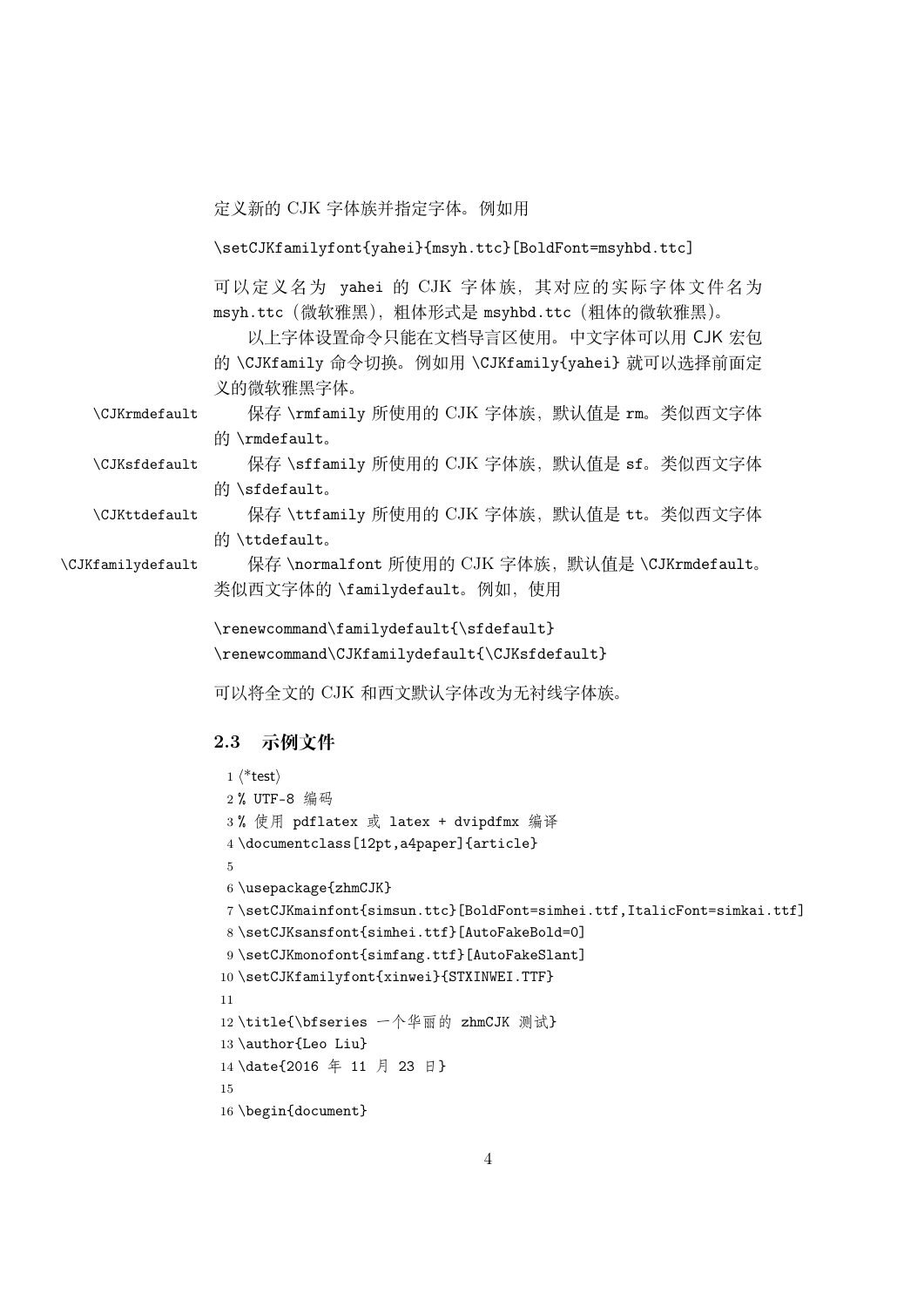```
17
18 \maketitle
19
20 正文是宋体字,\textbf{加粗变成黑体},\textit{意大利体变成楷体}。
21
22 \textsf{这是黑体字,\textbf{禁用自动加粗},\textsl{默认不自动倾
  斜}}
23
24 \texttt{这是仿宋字, \textbf{默认自动加粗}, \textsl{打开自动倾斜}}
25
26 {\CJKfamily{xinwei}还有华文新魏}
27
28 \end{document}
29 ⟨/test⟩
```
### <span id="page-4-0"></span>3 **安装**

#### 3.1 **组成与依赖项**

zhmCJK 源代码包包含如下文件:

- *•* zhmCJK.dtx, zhmCJK.ins:这是 zhmCJK 的 DocStrip 包与驱动。
- *•* zhmCJK.lua:这是用来生成 TFM 文件 [8] 和字体名映射文件的 Lua 脚本。
- *•* zhmCJK-addmap.pl:这是 TFM 字体映[射的](#page-31-2)合并脚本。

除此以外,使用 zhmCJK 还依赖:

- *•* CJK, CJKutf8, CJKspace 宏包,同属于 CJK 集合。
- *•* CJKpunct 宏包。
- *•* ifpdf, kvoptions 宏包,同属于 oberdiek 集合。

编译使用 zhmCJK 的文档需要 ε-TpX 支持, 并要求使用较新版本的 pdfTFX 或 DVIPDFMx 生成 PDF 文件。

#### 3.2 **生成与安装**

生成格式文件和文档:

1. 对 TFX Live 等发行版, 执行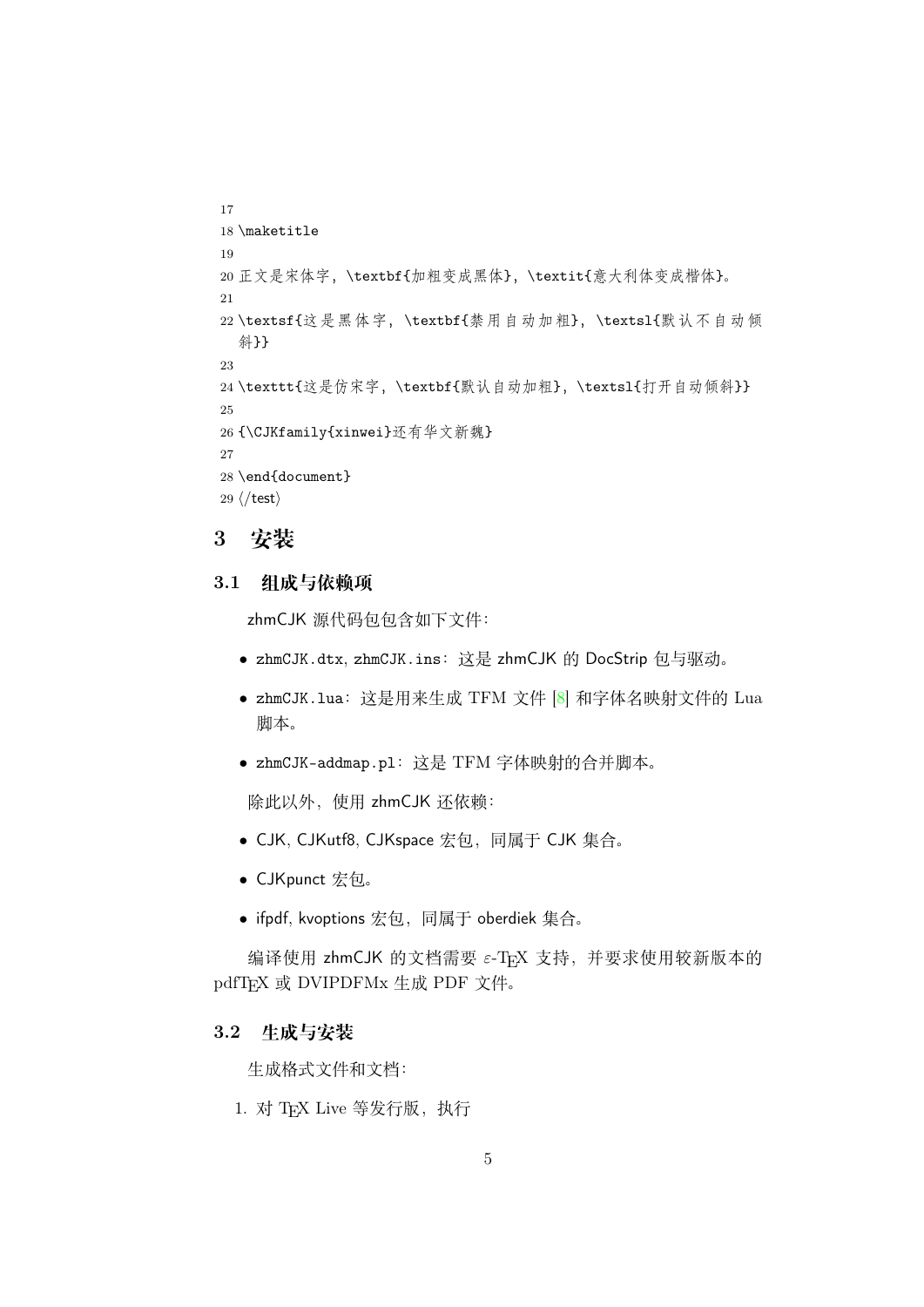texlua zhmCJK.lua map

生成:

- *•* zhmCJK.tfm:通用的 CJK 字符 TFM 文件,可用于大部分常见 的中文字体。
- *•* zhmCJK.map, texfonts.map.template:字体名映射文件。

对 MiKTeX 等发行版,执行

texlua zhmCJK.lua nomap

生成目录 miktex-tfm 下的 32 个子目录 zhm\*, 每个子目录下有 256 个 TFM 文件 zhm\*\*.tfm。共 8192 个 TFM 文件 miktex-tfm/zhm\*/ zhm\*\*.tfm。

2. 执行:

latex zhmCJK.ins

生成格式文件 zhmCJK.sty 和示例文件 zhmCJK-test.tex。

3. 执行:

latex zhmCJK.dtx makeindex -s gind zhmCJK.idx makeindex -s gglo -o zhmCJK.gls zhmCJK.glo latex zhmCJK.dtx latex zhmCJK.dtx dvipdfmx zhmCJK.dvi

生成宏包文档。编译文档可以使用 pdflatex 命令。编译文档需要 TEX 发行版安装有 Fandol 字体包。

设 TEXMF 是 TEX 系统的 TDS 根目录, 按如下目录结构复制宏包的各 个文件:

TEXMF/doc/latex/zhmCJK/zhmCJK-test.tex TEXMF/doc/latex/zhmCJK/zhmCJK.pdf TEXMF/doc/latex/zhmCJK/README TEXMF/fonts/map/fontname/zhmCJK.map TEXMF/fonts/tfm/zhmCJK/zhmCJK.tfm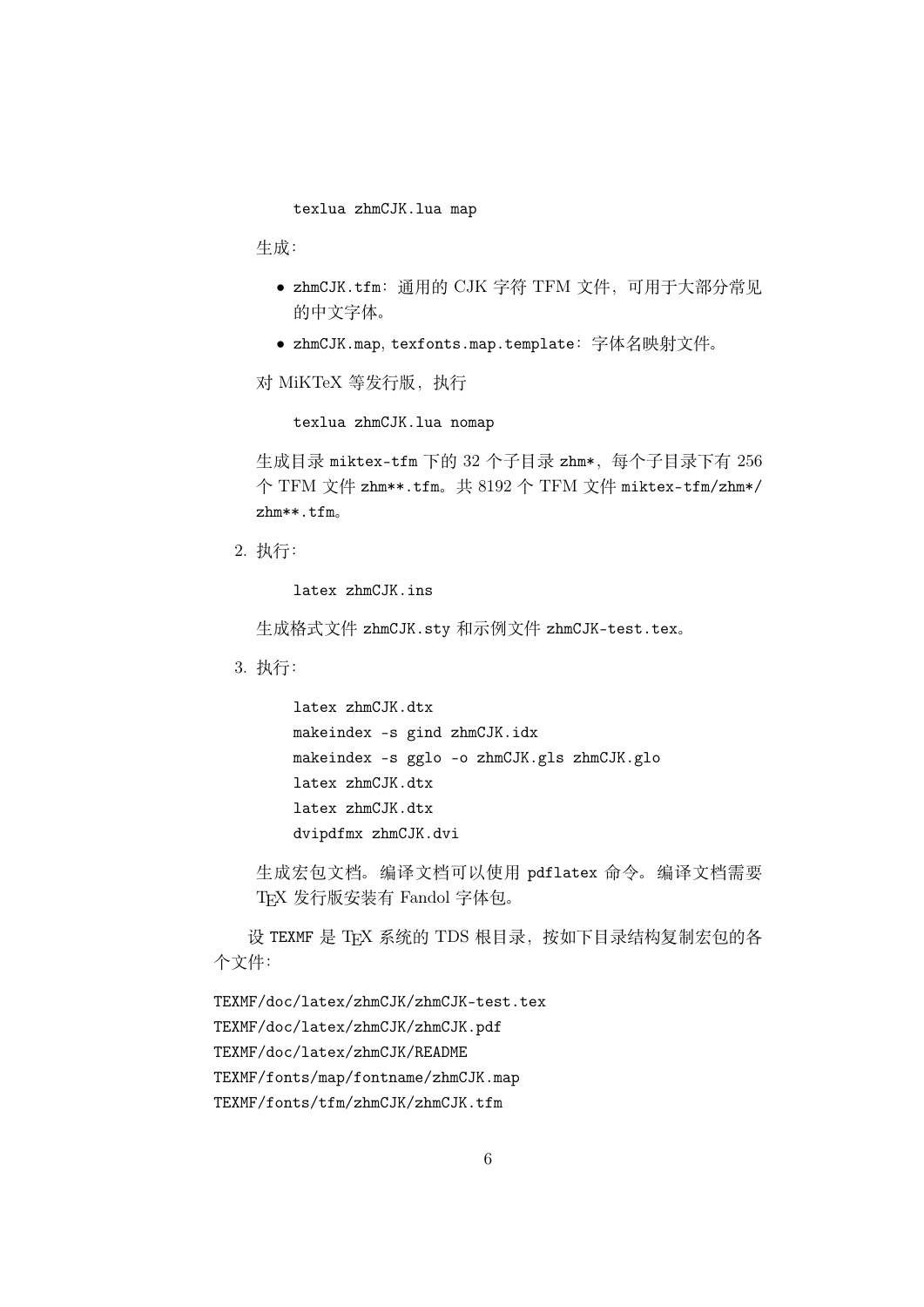TEXMF/source/latex/zhmCJK/zhmCJK.dtx TEXMF/source/latex/zhmCJK/zhmCJK.ins TEXMF/source/latex/zhmCJK/zhmCJK.lua TEXMF/tex/latex/zhmCJK/zhmCJK.sty

并将 texfonts.map.template 内容合并到

TEXMF/fonts/map/fontname/texfonts.map

也可以运行 Perl 脚本 zhmCJK-addmap.pl 完成合并。复制完所有文件后运 行 texhash 命令(可能需要管理员权限)刷新文件名数据库,宏包即可使 用。

对于 MiKTeX, texfonts.map 和 zhmCJK.map 的映射机制无效, 则需 要复制整个 miktex-tfm 目录下的所有文件到:

#### TEXMF/fonts/tfm/zhmCJK/miktex-tfm/zhm\*/zhm\*\*.tfm

注:实际下载的安装包已经生成好上述文件和文档,可以不必手工生 成。如果下载的是 TDS 安装包, 则只需按目录结构解压复制, 刷新文件 名数据库即可。对于 MiKTeX 系统,需要把打包的 TFM 文件解压出来。

#### 3.3 **字体搜索路径**

zhmCJK 可以使用 kpathsea 库 [2] 所能搜索到的 Unicode 编码 CJK 字体,包括操作系统安装的字体。pdfTFX 支持 TrueType 格式 (扩展名 .ttf, .ttc), DVIPDFMx 还支持 OpenType 格式 (扩展名 .otf)。

Windows 操作系统下, MiKTeX [和](#page-31-3) TEX Live 可以不做特别的设置, 即可正确搜索操作系统的字体目录。

在 Linux 操作系统下, 需要设置 TFX Live 的 texmf.cnf 配置文件, 在其中的 OSFONTDIR 变量中增加操作系统字体目录。例如 TFX Live 在 目录 /usr/local/share/texlive/ 安装,则新建(或修改)文件 /usr/ local/share/texlive/texmf.cnf,在其中增加如下内容:

#### $OSFONTDIR = \sqrt{\text{usr}/\text{share}/\text{fonts}/\sqrt{\cdot}}$ .fonts//

详情可参考 TEX Live 手册及原有 texmf.cnf 文件中的相关注释说明。

可以使用 kpsewhich 命令检查 zhmCJK 能否搜索到指定的字体文件。 例如在 Windows 系统中使用命令:

#### kpsewhich simsun.ttc

应该得到输出: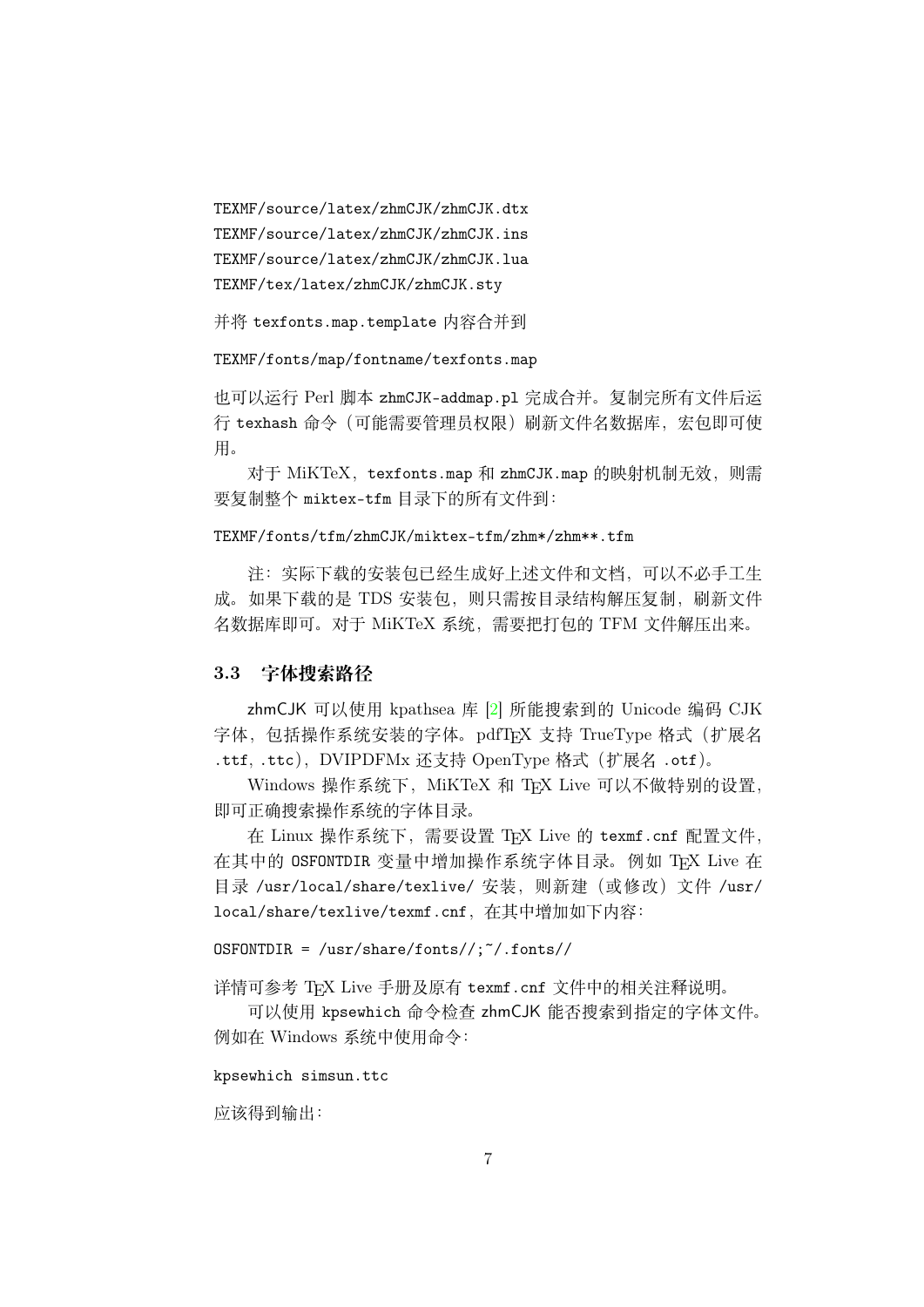c:/Windows/fonts/simsun.ttc

对非 Windows 系统,文件和路径区分大小写。

# 4 **已知问题**

- *•* 受制于预定义的映射文件 texfonts.map,使用 zhmCJK 在同一文档 中能够使用的字体文件是有限的。目前只有 32 个。
- 在 MiKTeX 中 texfonts.map 映射无效, 无法使用单一 TFM 文件 处理所有的 CJK 字体,因此需要生成所有对应的 TFM 文件才能使 用。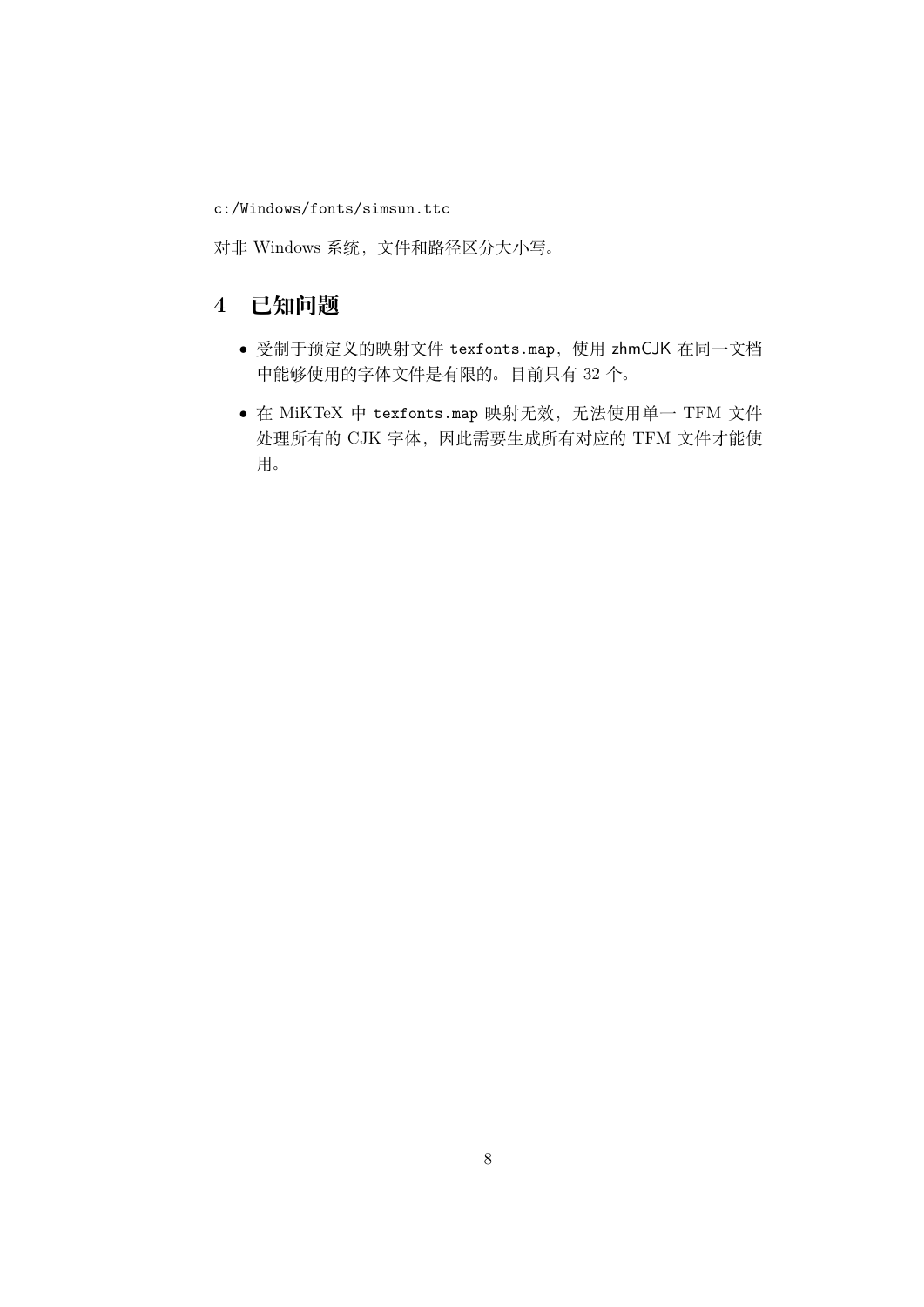### <span id="page-8-0"></span>**代码实现**

#### 5.1 **字体设置包** zhmCJK.sty

*⟨*\*package*⟩*

首先进行编译引擎测试。

\ifzhm@primitive 测试是否为原始控制序列,用于判断编译引擎。代码参考 ifetex 宏包,有 改动。

```
31 \def\ifzhm@primitive#1{\begingroup
32 \edef\tempa{\meaning#1}%
33 \edef\tempb{\string#1}%
34 \expandafter\endgroup
35 \ifx\tempa\tempb}
   需要 ε-TFX 支持。对非 ε-TFX 引擎报错并退出宏包。
36 \ifzhm@primitive\eTeXversion\else
37 \PackageError{zhmCJK}%
38 {You are not running an eTeX-compatible engine.
39 zhmCJK needs an eTeX-compatible TeX engine}%
40 {If 'latex' and 'pdflatex' commands fail,
41 try 'elatex' or 'pdfelatex' command.
42 If all fail, you may need to upgrade your TeX system.}
43 \expandafter\endinput
44 \setminus fi不支持 LuaTFX。遇到 LuaTFX 引擎报错并退出宏包。
45 \ifzhm@primitive\luatexversion
46 \PackageError{zhmCJK}%
47 {You are wrongly using lualatex or dvilualatex to compile
48 the file. zhmCJK does not support LuaTeX engine.}%
49 {Use pdflatex or latex+dvipdfmx to compile the file.}
50 \expandafter\endinput
51 \setminus fi不支持 XeTeX。当发现使用 XeTeX 时报错,并载入 xeCJK 宏包再退
出。
52 \ifzhm@primitive\XeTeXrevision
53 \PackageError{zhmCJK}%
54 {You are wrongly use xelatex to compile the file.
55 zhmCJK do not support XeTeX engine.}%
56 {You can use xeCJK instead.}
57 \RequirePackage{xeCJK}
```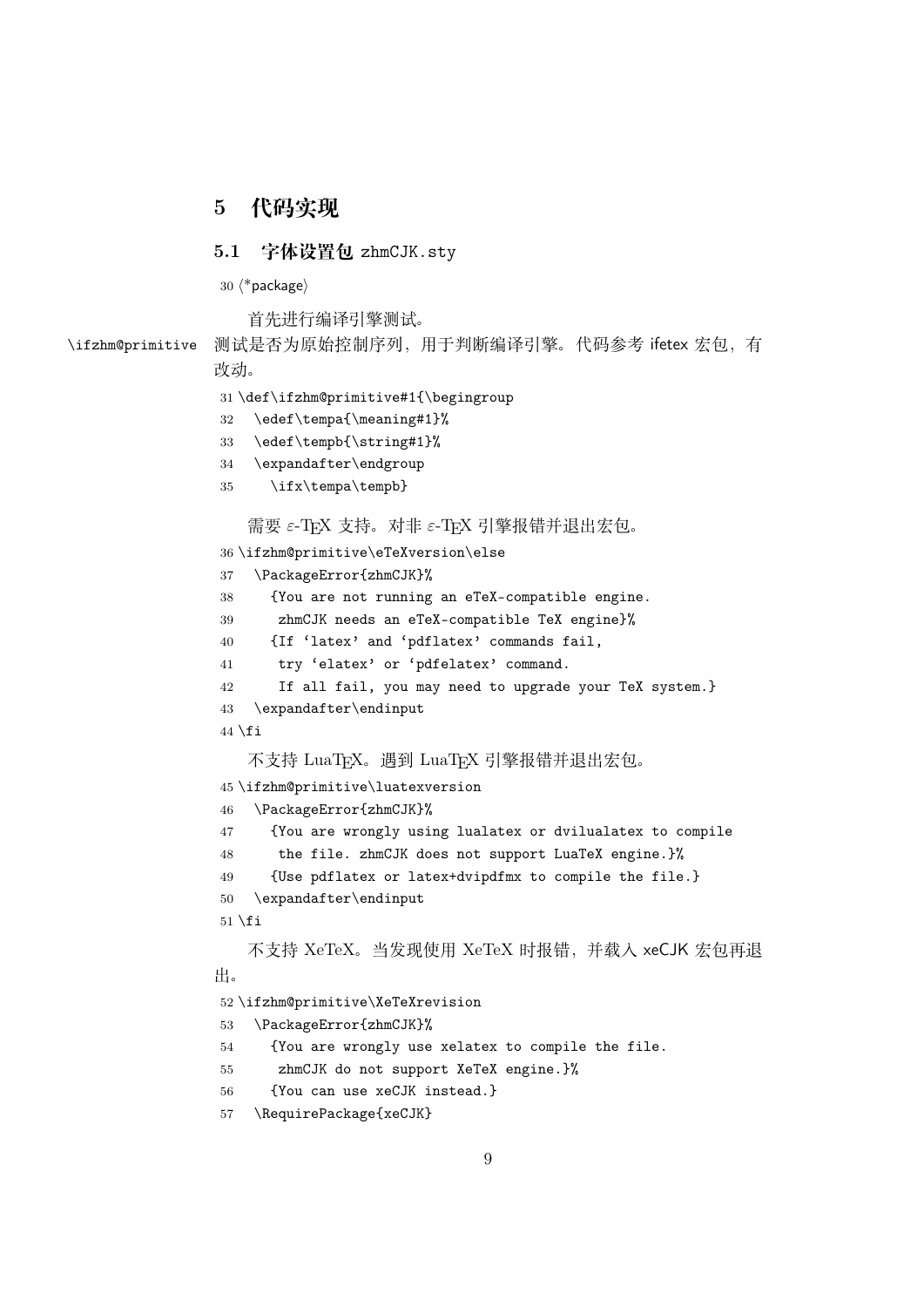<span id="page-9-0"></span>58 \expandafter\endinput  $59 \setminus fi$ 载入工具宏包。

60 \RequirePackage{ifpdf}

- 61 \RequirePackage{kvoptions}
- 62 \SetupKeyvalOptions{
- 63 family=zhm@opt,
- <span id="page-9-2"></span>64 prefix=zhm@}
- cmap 定义使用的 DVIPDFMx 字体映射所使用的 CMap 映射,默认是 unicode, 即使用 UCS2 编码的字体映射。多数 CJK 字体可以使用默认值,但少量 需要单独设置才能使 DVIPDFMx 工作正常。 65 \DeclareStringOption[unicode]{cmap}
- <span id="page-9-3"></span>embed 控制字体是否嵌入。只对 DVIPDFMx 有效。 66 \DeclareBoolOption[true]{embed} 67 \AddToKeyvalOption\*{embed}{% 68 \ifpdf 69 \PackageWarning{zhmCJK} 70 {The 'embed' option is not supported by pdfTeX driver.\MessageBreak 71 Ignoring option 'embed'} 72 \fi}
- <span id="page-9-4"></span>encoding 定义编码选项。初始化为 UTF8,使用时不能省略参数。 73 \DeclareStringOption[UTF8]{encoding}
- pdffakebold 选择是否使用 PDF 原语生成伪粗体。默认是 true, 如果选 false 则改用 原来 CJK 宏包平移输出的伪粗体机制。 74 \DeclareBoolOption[true]{pdffakebold}
- <span id="page-9-1"></span>AutoFakeBold 使用 PDF 原语对 b 和 bx 系列生成伪粗体,并设置伪粗体描边线宽。初始 化为 0.4 (bp), 无参数缺省值为 0.4。 75 \DeclareStringOption[0.4]{AutoFakeBold}[0.4]
- AutoFakeSlant 使用 PDF 原语对 sl 形状生成伪斜体,并设置伪斜体倾斜度。初始化为 0 (禁用),没有参数时缺省值为 0.167。 76 \DeclareStringOption[0]{AutoFakeSlant}[0.167]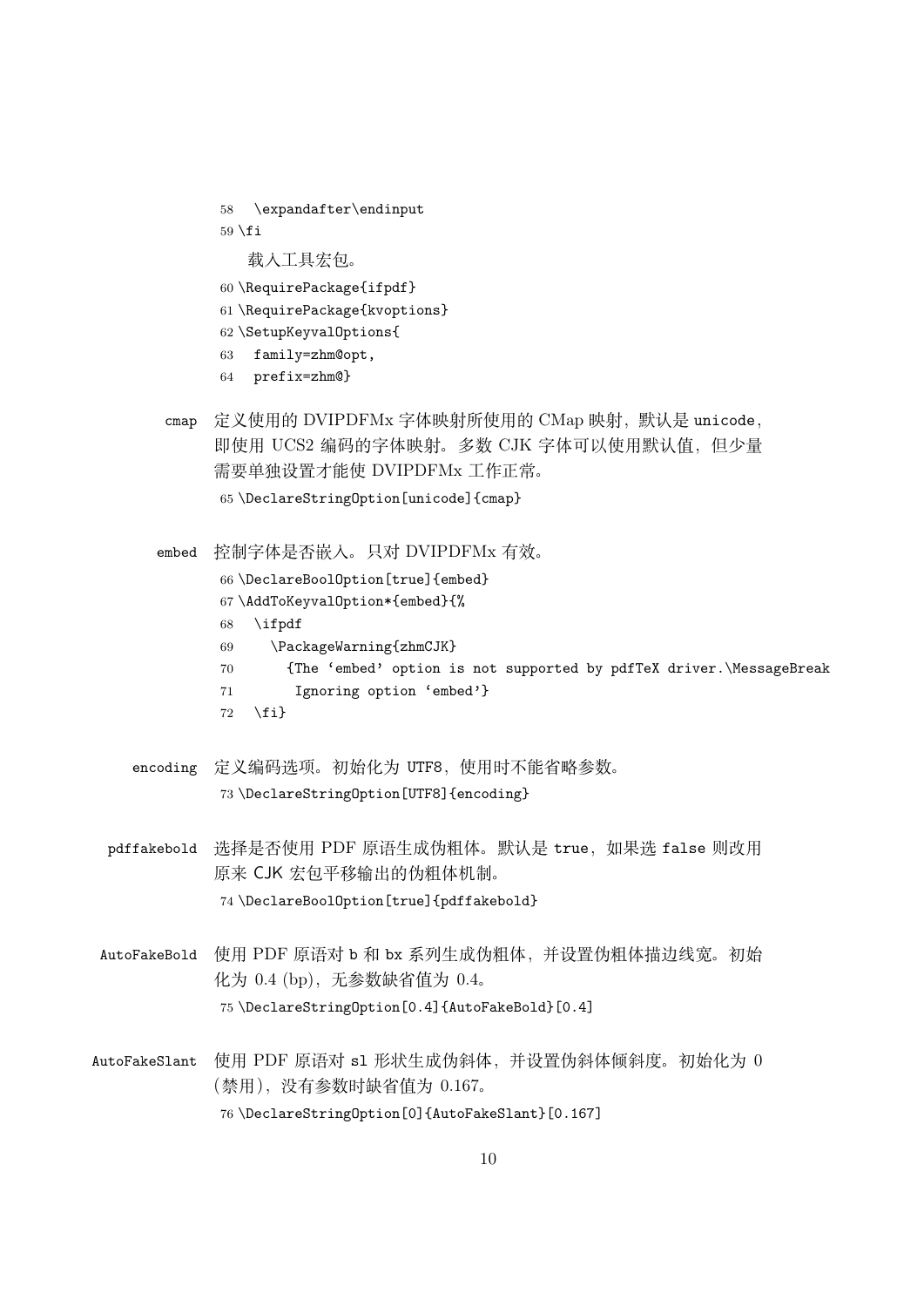执行选项。

\ProcessKeyvalOptions\*

载入 CJK 相关支持包。 CJK:基本 CJK 支持。

\RequirePackage{CJK}

#### <span id="page-10-2"></span>\zhm@check@encoding 检查编码有效性。

\def\zhm@check@encoding{%

<span id="page-10-4"></span>\unless\ifcsname CJK@\zhm@encoding @nfssenc\endcsname

```
81 \PackageError{zhmCJK}%
82 {There is no CJK encoding '\zhm@encoding', please
```
- check it over. 'UTF8' is used as default encoding.}%
- 84 {You can use 'UTF8', 'GBK', 'Bg5', 'JIS', 'KS', etc.
- Read CJK.txt from CJK package for all valid encodings.}
- <span id="page-10-6"></span>86 \def\zhm@encoding{UTF8}
- \fi}

#### 检查全局编码。

<span id="page-10-3"></span>\zhm@check@encoding

如果使用 UTF8 编码,载入 CJKutf8 包。注意为避免与前面已经载入 的 CJK 发生选项冲突,在载入前模拟使用了 encapsulated 选项。

- \begingroup
- \def\zhm@UTF{UTF8}
- <span id="page-10-7"></span>\ifx\zhm@encoding\zhm@UTF\endgroup
- \@namedef{opt@CJK.sty}{encapsulated}
- <span id="page-10-0"></span>\let\CJK@global\relax
- \let\CJK@active\relax
- <span id="page-10-1"></span>\let\CJK@local\relax
- \RequirePackage{CJKutf8}
- \else\endgroup\fi

CJK 字符与西文字符之间的空格。

\RequirePackage{CJKspace}

CJK 标点禁则与压缩。

<span id="page-10-8"></span>\RequirePackage{CJKpunct}

- \zhm@nfssenc 保存当前编码对应的 NFSS 编码, 如 \zhm@encoding 为默认值 UTF8 时, 对应编码为 C70。
	- \edef\zhm@nfssenc{\@nameuse{CJK@\zhm@encoding @nfssenc}}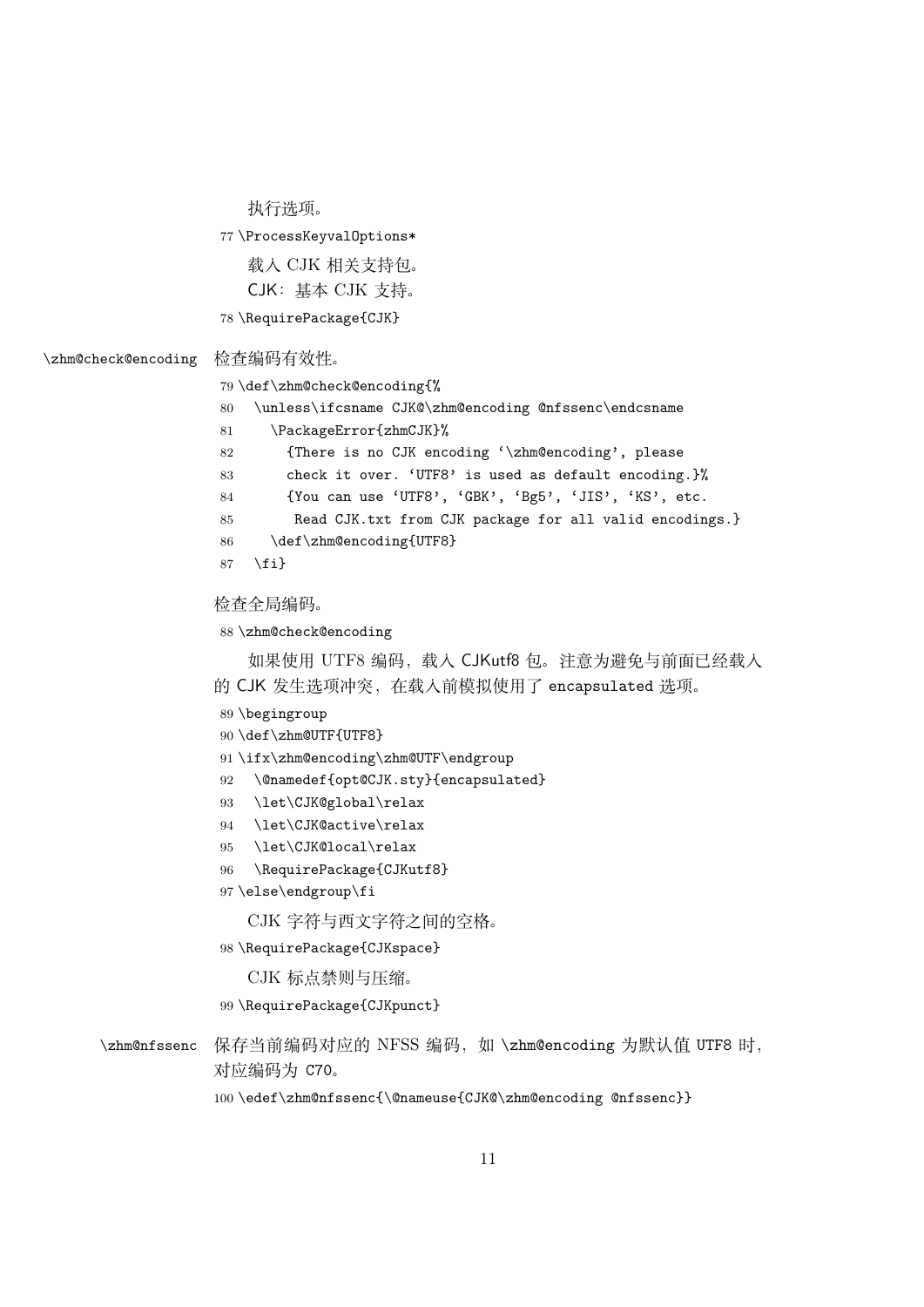<span id="page-11-11"></span><span id="page-11-0"></span>\zhm@sfd 保存当前编码对应的 SFD(subfont definition)文件名,不包括扩展名 .sfd。如 \zhm@encodings 为 UTF8 时, SFD 文件为 Unicode.sfd, 取值 Unicode。

```
101 \edef\zhm@sfd{\@nameuse{zhm@\zhm@encoding @sfd}}
```
下面定义已知的编码与 SFD 文件名对应。注意这里假定使用的都是 Unicode 内码的字体, SFD 文件名以 U 开头。常见 TFX 发行版附带的其 他非 Unicode 的 SFD 文件不作考虑。

```
102 \def\zhm@def@sfd#1#2{\@namedef{zhm@#1@sfd}{#2}}
```
<span id="page-11-4"></span>103 \zhm@def@sfd{UTF8}{Unicode}

```
104 \zhm@def@sfd{Bg5}{UBig5}
```
<span id="page-11-6"></span>105 \zhm@def@sfd{Bg5+}{UBg5plus}

```
106 \zhm@def@sfd{JIS}{UJIS}
```
107 \zhm@def@sfd{KS}{UKS}

108 \zhm@def@sfd{GB}{UGB}

109 \zhm@def@sfd{GBK}{UGBK}

<span id="page-11-2"></span>\zhm@check@sfd 检查编码对应的 SFD 文件是否支持。

```
110 \def\zhm@check@sfd{%
```
<span id="page-11-9"></span><span id="page-11-8"></span>111 \unless\ifcsname zhm@\zhm@encoding @sfd\endcsname 112 \PackageError{zhmCJK}% 113 {No SFD file specified for '\zhm@encoding' encoding. 114 Only 'UTF8', 'Bg5', 'Bg5+', 'GB', 'GBK', 'JIS' and 115 'KS' are supported by now.}% 116 {} 117 \def\zhm@sfd{Unicode}

<span id="page-11-12"></span>118  $\{f_i\}$ 

```
119 \zhm@check@sfd
```
在导言区和正文中分别开启 CJK 的功能。非 UTF8 编码环境下,导言 区使用 \CJK@makeActive 设置 128 以上字符为活动字符,并用 \CJK@@enc 定义这些活动字符。这里使用 \CJK\* 代替原来的 CJK 环境,可以避免在 document 环境内引入一层分组,同时全局使用也不需要在全文最后使用 \end{CJK},最后也不需要 \clearpage。

```
120 \begingroup\def\zhm@UTF{UTF8}\expandafter\endgroup
```
<span id="page-11-10"></span>121 \unless\ifx\zhm@encoding\zhm@UTF

- 122 \AtEndOfPackage{%
- <span id="page-11-1"></span>123 \CJK@makeActive
- 124 \CJK@@enc}

```
125 \setminus fi
```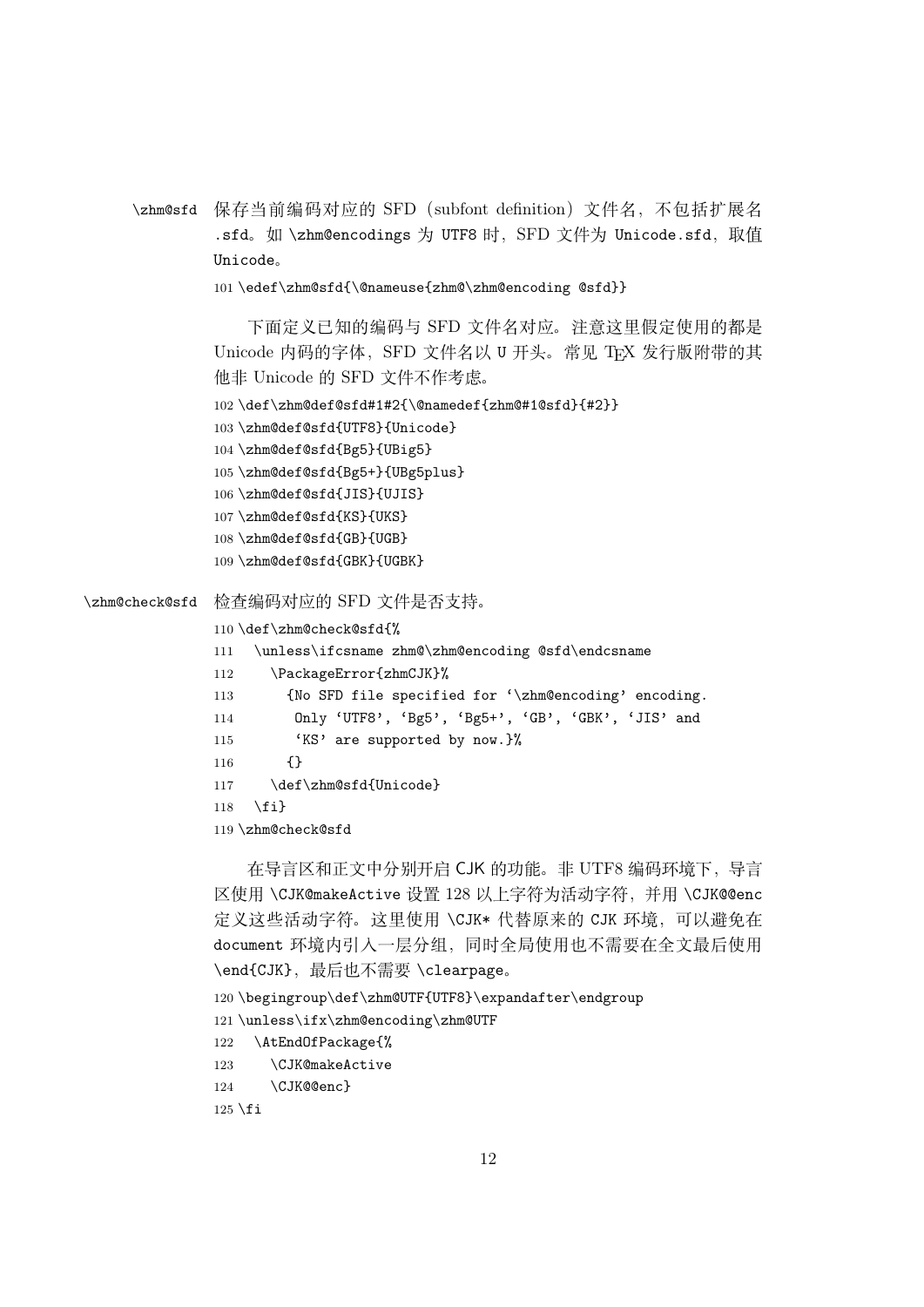<span id="page-12-14"></span><span id="page-12-13"></span><span id="page-12-12"></span><span id="page-12-11"></span><span id="page-12-10"></span><span id="page-12-9"></span><span id="page-12-8"></span><span id="page-12-7"></span><span id="page-12-6"></span><span id="page-12-5"></span><span id="page-12-4"></span><span id="page-12-3"></span><span id="page-12-2"></span><span id="page-12-1"></span><span id="page-12-0"></span>

|                       | 126 \AtBeginDocument{%                                                                                                             |
|-----------------------|------------------------------------------------------------------------------------------------------------------------------------|
|                       | \@nameuse{CJK*}{\zhm@encoding}{\CJKfamilydefault}}<br>127                                                                          |
| \zhm@fontnum          | - 已定义的 CJK 字体数。                                                                                                                    |
|                       | 128 \newcount\zhm@fontnum                                                                                                          |
|                       | \zhm@pdfliteral 插入 PDF 原语 [3, 6]。用于实现伪斜体。                                                                                          |
|                       | \def\zhm@pdfliteral#1{\pdfliteral{#1}}<br>130<br>$131$ \else                                                                       |
|                       | 132 \def\zhm@pdfliteral#1{\special{pdf:literal #1}}<br>$133 \text{ t}$                                                             |
| \zhm@pdfliteraldirect | 直接插入 PDF 原语 [3, 6]。用于实现伪粗体。相比 \zhm@pdfliteral, 这<br>里不用先保存 PDF 坐标等状态,生成的代码更直接。伪斜体采用坐标变<br>换实现,因此不能不保存位置直接插入。<br>$134 \text{ifpdf}$ |
|                       | \def\zhm@pdfliteraldirect#1{\pdfliteral direct {#1}}<br>135                                                                        |
|                       | $136$ \else<br>137 \def\zhm@pdfliteraldirect#1{\special{pdf:literal direct #1}}<br>$138 \text{ t}$                                 |
|                       | 使用 PDF 原语生成伪粗体, 参考 [1, § 4.3.3, § 5.2.5]。这里伪粗体是<br>通过将字体轮廓用 AutoFakeBo1d 参数指定的宽度进行描边得到的。                                           |
| \zhm@pdf@beginbold    |                                                                                                                                    |
|                       | 139 \def\zhm@pdf@beginbold{%<br>\zhm@pdfliteraldirect{2 Tr \@nameuse{zhm@\CJK@family @embolden} w}}<br>140                         |
| \zhm@pdf@endbold      |                                                                                                                                    |
|                       | 141 \def\zhm@pdf@endbold{\zhm@pdfliteraldirect{0 Tr}}                                                                              |
| \ifzhm@fakebold       | 判断当前字体是否使用伪粗体。当选项 AutoFakeBold=0 时, 禁用伪粗<br>体。                                                                                     |
|                       | 142 \def\zhm@zero{0}                                                                                                               |
|                       | 143\def\ifzhm@fakebold{\expandafter\unless\expandafter\ifx                                                                         |
|                       | \csname zhm@\zhm@fam @embolden\endcsname<br>144<br>\zhm@zero}<br>145                                                               |
|                       | 146 \def\zhm@fakeboldfalse{\@namedef{zhm@\zhm@fam @embolden}{0}}                                                                   |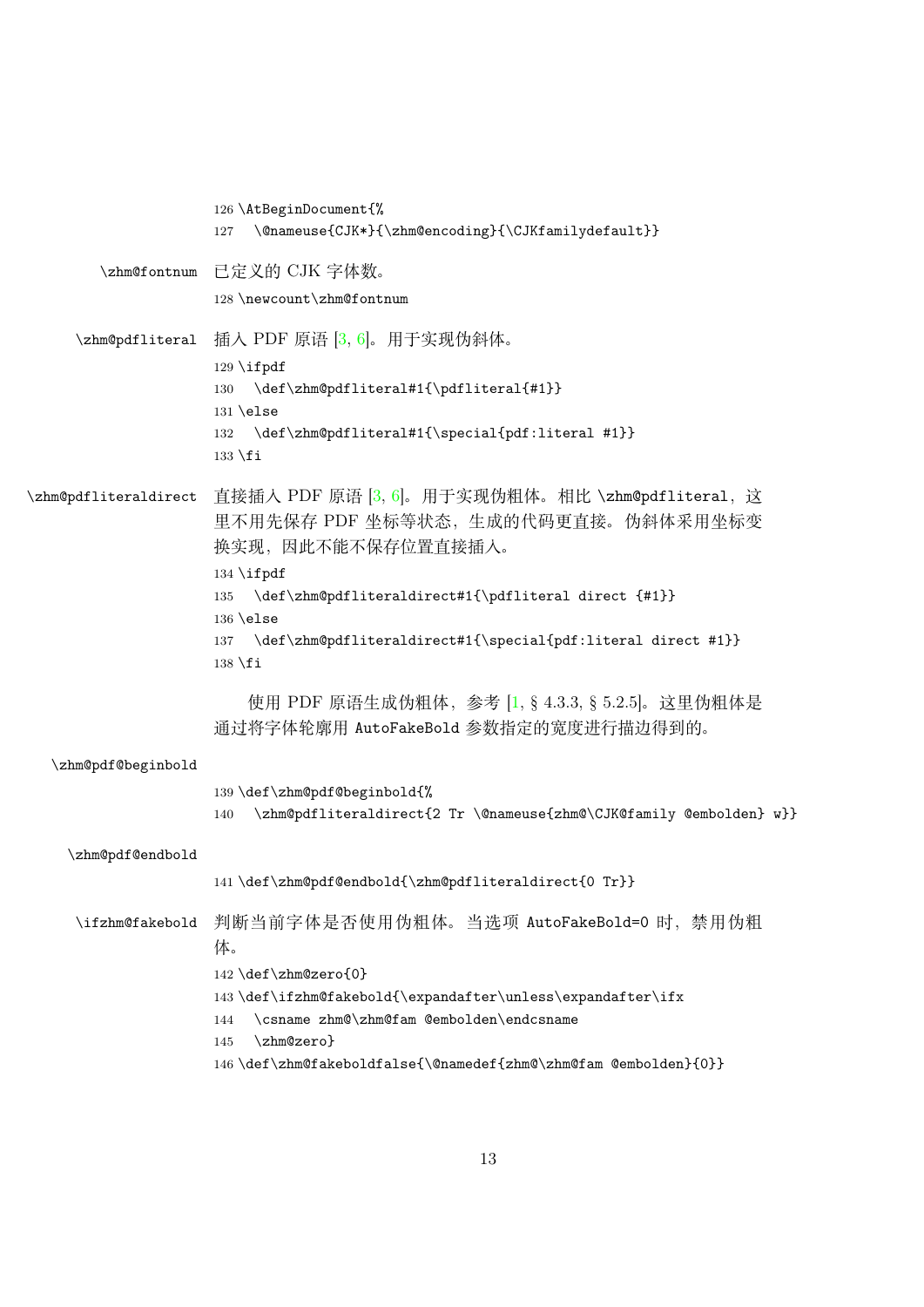使用 PDF 原语生成伪斜体,参考 [1, § 4.3.3]。这里伪斜体是通过局部 坐标变换得到的,变换公式为:

$$
\begin{pmatrix} x' \\ y' \end{pmatrix} = \begin{pmatrix} a & c \\ b & d \end{pmatrix} \times \begin{pmatrix} x \\ y \end{pmatrix} + \begin{pmatrix} e \\ f \end{pmatrix}
$$

$$
= \begin{pmatrix} 1 & slant \\ 0 & 1 \end{pmatrix} \times \begin{pmatrix} x \\ y \end{pmatrix} + \begin{pmatrix} 0 \\ 0 \end{pmatrix}
$$

$$
= \begin{pmatrix} x + slant \cdot y \\ y \end{pmatrix}
$$

\zhm@pdf@beginslant

<span id="page-13-11"></span> \def\zhm@pdf@beginslant{% \zhm@pdfliteral{1 0 \@nameuse{zhm@\CJK@family @slant} 1 0 0 cm}} \zhm@pdf@endslant \def\zhm@pdf@endslant{% \zhm@pdfliteral{1 0 \@nameuse{zhm@\CJK@family @negslant} 1 0 0 cm}}

<span id="page-13-12"></span><span id="page-13-3"></span><span id="page-13-2"></span>\ifzhm@CJK@bold@ \ifzhm@CJK@bold@ 对 应 于 CJK 中 的 \ifCJK@bold@, 由 \CJKbold 和 \CJKnormal 控制,用于判断当前是否为伪粗体状态。 151 \newif\ifzhm@CJK@bold@

<span id="page-13-7"></span><span id="page-13-6"></span>\ifzhm@CJK@slant@ 类似 \ifzhm@CJK@bold@, 由 \CJKslant 和 \CJKnormal 控制, 用于判断 当前是否为伪斜体状态。 152 \newif\ifzhm@CJK@slant@

> <span id="page-13-4"></span>\CJKbold 设置伪粗体(不斜)。根据 pdffakebold 选项选择伪粗体类型。 153 \ifzhm@pdffakebold 154 \def\CJKbold{\global\zhm@CJK@bold@true\global\zhm@CJK@slant@false} 155 \else 156 \def\CJKbold{\global\CJK@bold@true\global\zhm@CJK@slant@false}  $157$  \fi

<span id="page-13-10"></span><span id="page-13-9"></span><span id="page-13-8"></span><span id="page-13-5"></span><span id="page-13-1"></span><span id="page-13-0"></span>\CJKslant 设置伪斜体(不加粗)。 158 \ifzhm@pdffakebold 159 \def\CJKslant{\global\zhm@CJK@bold@false\global\zhm@CJK@slant@true} 160 \else 161 \def\CJKnormal{\global\CJK@bold@false\global\zhm@CJK@slant@false}  $162 \setminus fi$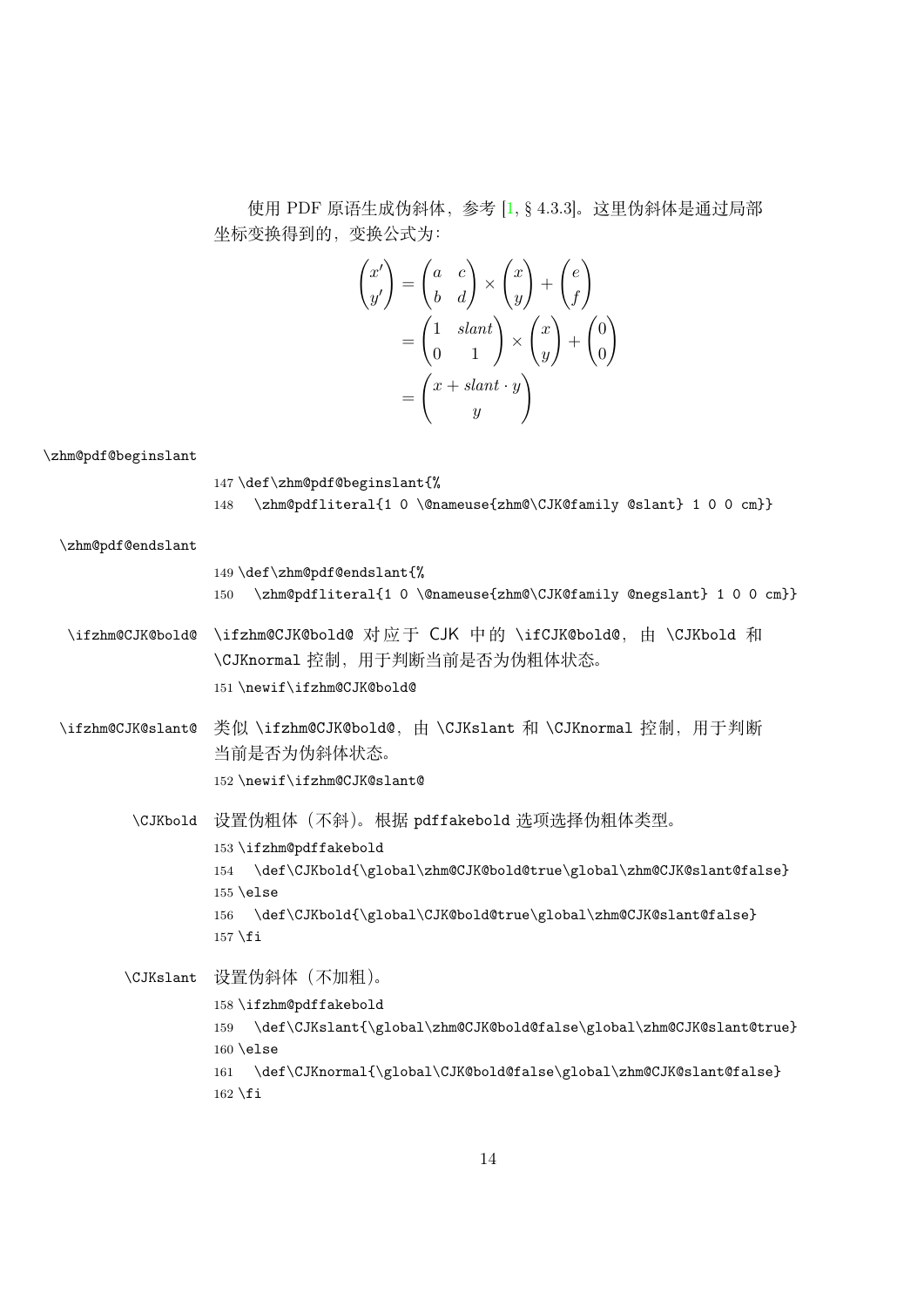```
\CJKboldslant 设置伪粗体加伪斜体。
                    163 \ifzhm@pdffakebold
                    164 \def\CJKboldslant{\global\zhm@CJK@bold@true\global\zhm@CJK@slant@true}
                    165 \else
                    166 \def\CJKnormal{\global\CJK@bold@false\global\zhm@CJK@slant@false}
                    167 \fi
         \CJKnormal 恢复无伪粗、伪斜体的状态。
                    168 \ifzhm@pdffakebold
                    169 \def\CJKnormal{\global\zhm@CJK@bold@false\global\zhm@CJK@slant@false}
                    170 \else
                    171 \def\CJKnormal{\global\CJK@bold@false\global\zhm@CJK@slant@false}
                    172 \ fi
    \ifzhm@fakeslant 判断 \zhm@fam 确定的字体是否使用伪斜体。当选项 AutoFakeSlant=0 时,
                    禁用伪斜体。
                    173 \def\ifzhm@fakeslant{\expandafter\unless\expandafter\ifx
                    174 \csname zhm@\zhm@fam @slant\endcsname
                    175 \zhm@zero}
                    176 \def\zhm@fakeslantfalse{%
                    177 \@namedef{zhm@\zhm@fam @slant}{0}%
                    178 \@namedef{zhm@\zhm@fam @negslant}{0}}
         \CJKsymbol 重定义 \CJKsymbol,增加 PDF 的伪粗体、伪斜体功能。
                        注意原来的 \CJKsymbol 在 CJK 包中由 \DeclareRobustCommand 定
                    义,因此这里只重定义 CJKsymbol 后加空格的宏,修改其有效部分。这一
                    定义不受 CJKpunct 等宏包对 \CJKsymbol 附加重定义的影响。
                    179 \@namedef{CJKsymbol }#1{%
                    180 \ifzhm@CJK@slant@ \zhm@pdf@beginslant \fi
                    181 \ifzhm@CJK@bold@ \zhm@pdf@beginbold \fi
                    182 \symbol{#1}%
                    183 \ifCJK@bold@
                    184 \hbox to \CJKboldshift{\hss\symbol{#1}}%
                    185 \hbox to \CJKboldshift{\hss\symbol{#1}}%
                    186 \fi
                    187 \ifzhm@CJK@bold@ \zhm@pdf@endbold \fi
                    188 \ifzhm@CJK@slant@ \zhm@pdf@endslant \fi}
\zhm@DeclareFontShape \DeclareFontShape 内部需要修改 \catcode, 因此在其他宏中声明时, 使
                    用 \scantokens 处理。
```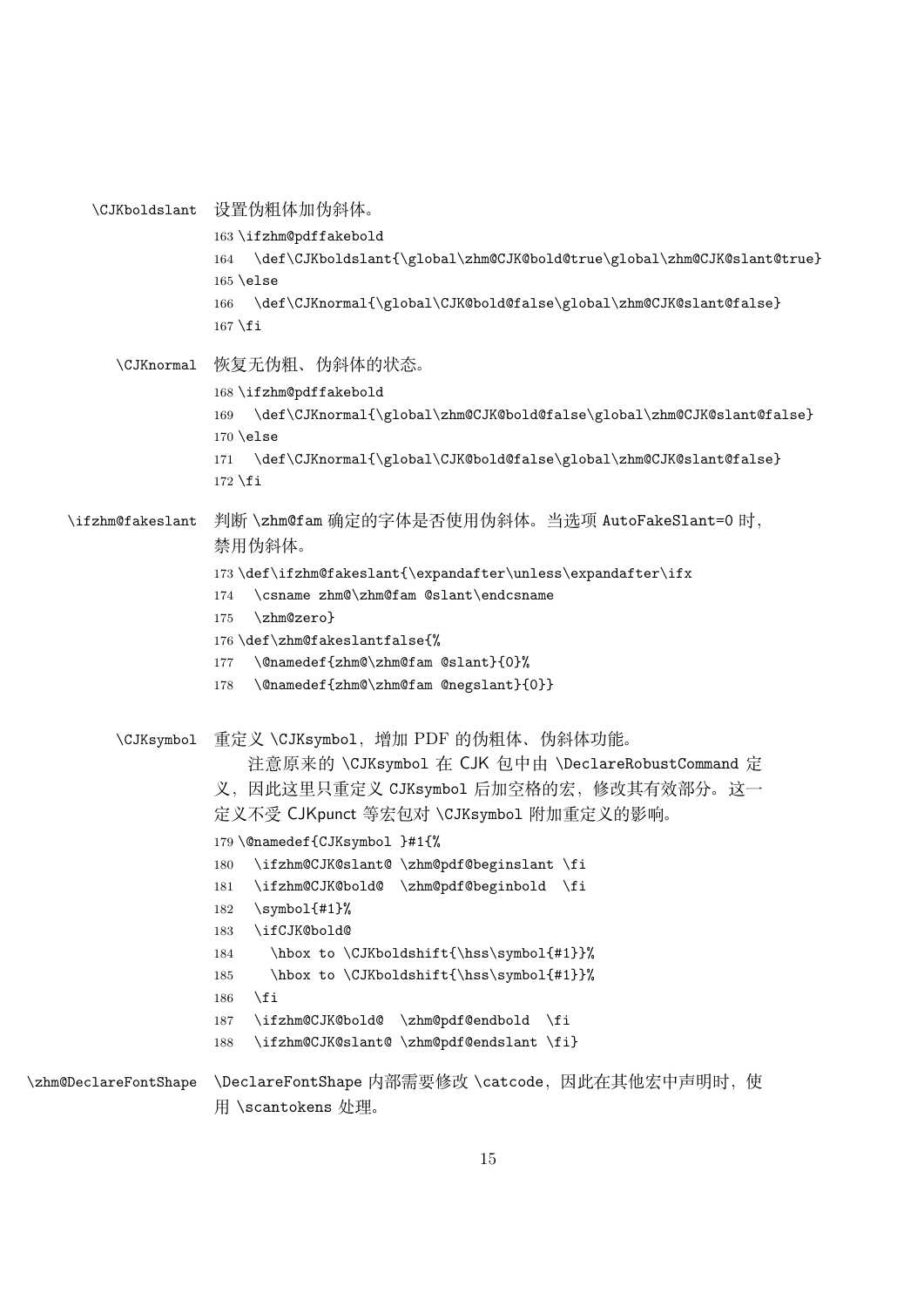```
189 \def\zhm@DeclareFontShape#1#2#3#4#5#6{%
                  190 \scantokens{\DeclareFontShape{#1}{#2}{#3}{#4}{#5}{#6}}}
                      类似 CJKb,定义 CJKs1 和 CJKbs1 尺寸函数,用于伪斜体、伪粗斜体
                  的字形声明。
                  191 \DeclareSizeFunction{CJKsl}{\CJK@empty\@font@warning}
                  192 \DeclareSizeFunction{CJKbsl}{\CJK@empty\@font@warning}
      \zhm@mapline 添加实际字体映射行, 两个参数是字体编号和字体文件名。为 pdfTFX 与
                  DVIPDFMx 引擎使用不同的命令完成 [6]。
                  193 \ifpdf
                  194 \def\zhm@mapline#1#2{%
                  195 \pdfmapline{=zhm#1@\zhm@sfd @ <#2}}
                  196 \else
                  197 \def\zhm@mapline#1#2{%
                  198 \special{pdf:mapline zhm#1@\zhm@sfd @ \zhm@cmap\space \ifzhm@embed\else!\fi#2}}
                  199 \fi
    \zhm@setfontmap
      \zhm@maplines
                  设置字体映射,两个参数是字体编号和字体文件名。字体映射需要在输出
                  例程初始处设置。同时将映射行完全展开后保存起来备用。
                  200 \def\zhm@setfontmap#1#2{%
                  201 \AtBeginDvi{\zhm@mapline{#1}{#2}}%
                  202 \xdef\zhm@maplines{%
                  203 \unexpanded\expandafter{\zhm@maplines}%
                  204 \zhm@mapline{#1}{#2}}}
                      如果载入了 atbegshi 宏包, 则还要处理修改了的输出例程。这会影响
                  eso-pic 等用户层宏包。
                  205 \AtBeginDocument{%
                  206 \@ifpackageloaded{atbegshi}{%
                  207 \AtBeginShipoutFirst{\zhm@maplines}}{}}
                  208 \let\zhm@maplines\empty
\zhm@DeclareRealFont 分配实际字体,并设置字体映射。参数是字体文件名。如果实际字体已经
                  分配,则不改变。
                  209 \def\zhm@DeclareRealFont#1{
                  210 \unless\ifcsname zhm@#1@fontnum\endcsname
                  211 \global\advance\zhm@fontnum\@ne
                  212 \ifnum\zhm@fontnum>\@xxxii
                  213 \PackageError{zhmCJK}%
                  214 {No more CJK font families can be setup.}%
```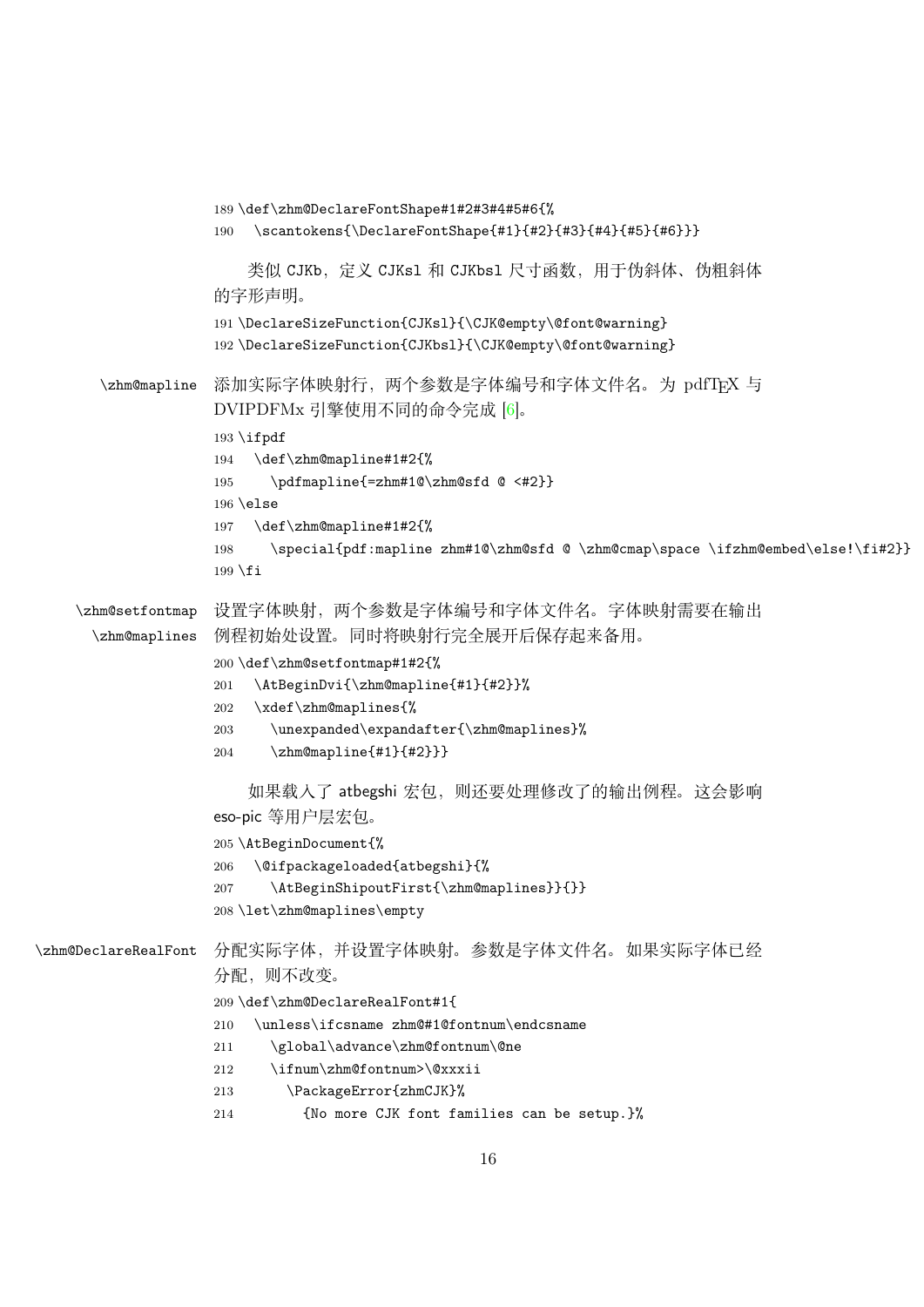```
215 {There are at most 32 families setup by zhmCJK.}
216 \else
217 \expandafter\xdef\csname zhm@#1@fontnum\endcsname{\the\zhm@fontnum}
218 \zhm@setfontmap{\the\zhm@fontnum}{#1}
219 \forallfi
220 \setminusfi
221 \edef\zhm@tfm{zhm\@nameuse{zhm@#1@fontnum}}}
222 \define@key{zhm}{cmap}{%
223 \edef\zhm@cmap{#1}}
224 \define@key{zhm}{embed}[true]{%
225 \i{fpdf}226 \PackageWarning{zhmCJK}
227 {The 'embed' option is not supported by pdfTeX driver.\MessageBreak
228 Ignoring option 'embed'}
229 \setminusfi
230 \edef\zhm@embed{#1}%
231 \ifx\zhm@embed\zhm@true
232 \zhm@embedtrue
233 \else\ifx\zhm@embed\zhm@false
234 \zhm@embedfalse
235 \else
236 \PackageError{zhmCJK}%
237 {The 'embed' option must be true or false.}%
238 {See the package manual for more information.}%
239 \{fi\}240 \def\zhm@true{true}
241 \def\zhm@false{false}
242 \define@key{zhm}{encoding}{%
243 \edef\zhm@encoding{#1}%
244 \zhm@check@encoding
245 \edef\zhm@nfssenc{\@nameuse{CJK@\zhm@encoding @nfssenc}}%
246 \edef\zhm@sfd{\@nameuse{zhm@\zhm@encoding @sfd}}%
247 \zhm@check@sfd}
    设置字体 AutoFakeBold 选项。缺省值是非 0 的全局选项值, 或 0.4。
248 \define@key{zhm}{AutoFakeBold}%
249 [\ifx\zhm@AutoFakeBold\zhm@zero 0.4\else\zhm@AutoFakeBold \fi]%
250 {\expandafter\xdef\csname zhm@\zhm@fam @embolden\endcsname{#1}}
```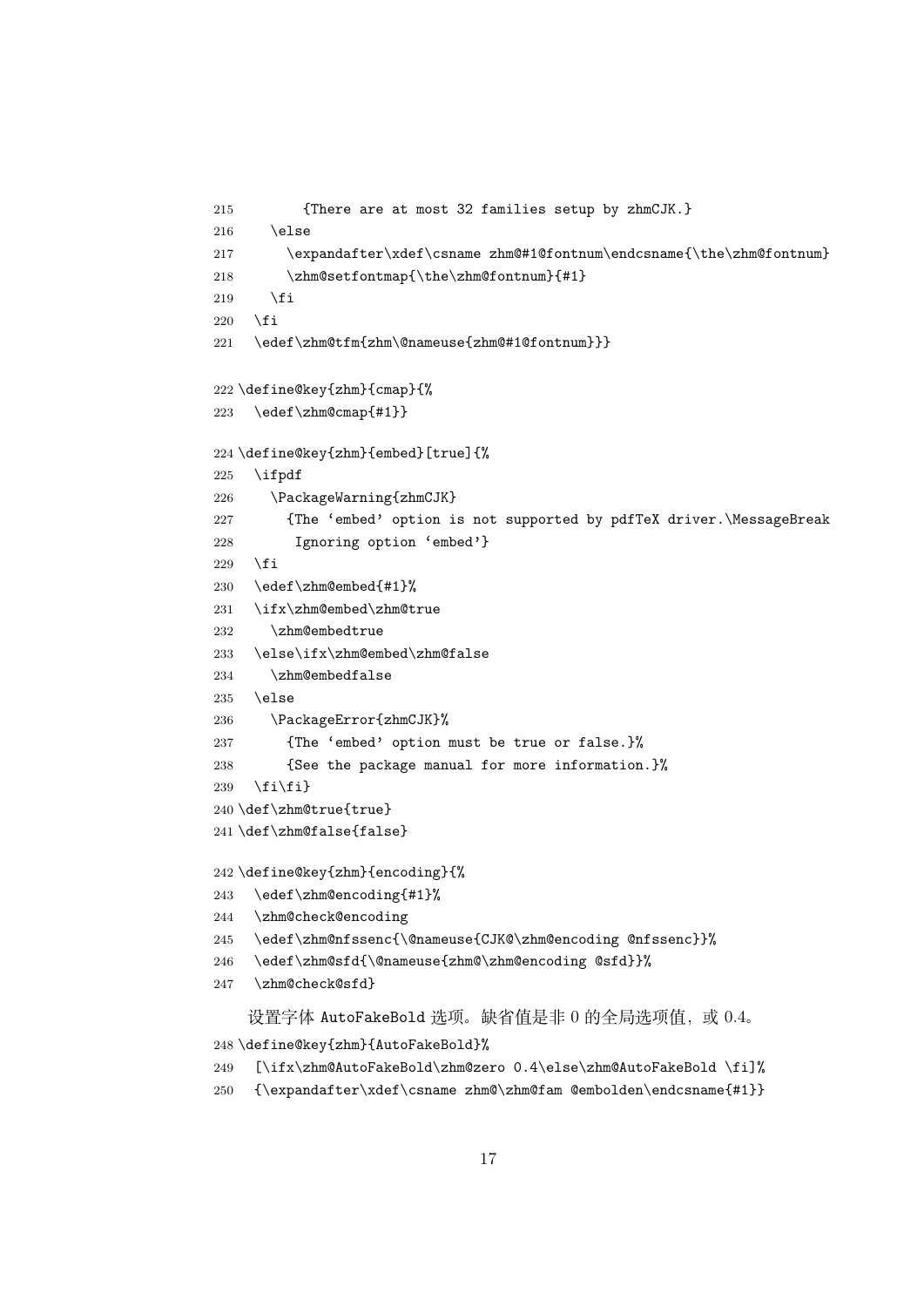```
\zhm@neg 利用长度计算取负数。
```

```
251 \def\zhm@neg#1{\strip@pt\dimexpr-#1pt\relax}
```
设置字体 AutoFakeSlant 选项。缺省值是非 0 的全局选项值, 或 0.167。

\define@key{zhm}{AutoFakeSlant}%

- <span id="page-17-7"></span>[\ifx\zhm@AutoFakeSlant\zhm@zero 0.167\else\zhm@AutoFakeSlant \fi]%
- <span id="page-17-22"></span>{\expandafter\xdef\csname zhm@\zhm@fam @slant\endcsname{#1}%
- <span id="page-17-23"></span>\expandafter\xdef\csname zhm@\zhm@fam @negslant\endcsname{\zhm@neg{#1}}}

设置 BoldFont 选项。

\define@key{zhm}{BoldFont}{

- <span id="page-17-15"></span>\zhm@DeclareRealFont{#1}
- <span id="page-17-8"></span>\zhm@DeclareFontShape{\zhm@nfssenc}{\zhm@fam}{b}{n}{<-> CJK \* \zhm@tfm}%
- <span id="page-17-1"></span>{\CJKnormal}
- <span id="page-17-9"></span>\zhm@DeclareFontShape{\zhm@nfssenc}{\zhm@fam}{bx}{n}{<-> CJK \* \zhm@tfm}%
- <span id="page-17-2"></span>{\CJKnormal}
- <span id="page-17-20"></span>\zhm@fakeboldfalse}

设置 ItalicFont 选项。

```
263 \define@key{zhm}{ItalicFont}{
```
- <span id="page-17-16"></span>\zhm@DeclareRealFont{#1}
- <span id="page-17-10"></span>\zhm@DeclareFontShape{\zhm@nfssenc}{\zhm@fam}{m}{it}{<-> CJK \* \zhm@tfm}%
- <span id="page-17-3"></span>{\CJKnormal}}

设置 BoldItalicFont 选项。

```
267 \define@key{zhm}{BoldItalicFont}{
```
<span id="page-17-17"></span>\zhm@DeclareRealFont{#1}

```
269 \zhm@DeclareFontShape{\zhm@nfssenc}{\zhm@fam}{b}{it}{<-> CJK * \zhm@tfm}%
```
- <span id="page-17-4"></span>{\CJKnormal}
- <span id="page-17-12"></span>\zhm@DeclareFontShape{\zhm@nfssenc}{\zhm@fam}{bx}{it}{<-> CJK \* \zhm@tfm}%
- <span id="page-17-5"></span>272 {\CJKnormal}}

```
设置 SlantedFont 选项。
```
\define@key{zhm}{SlantedFont}{

```
274 \zhm@DeclareRealFont{#1}
```
<span id="page-17-13"></span>\zhm@DeclareFontShape{\zhm@nfssenc}{\zhm@fam}{m}{sl}{<-> CJK \* \zhm@tfm}%

```
276 {\CJKnormal}
```
<span id="page-17-21"></span>\zhm@fakeslantfalse}

```
设置 BoldSlantedFont 选项。
```

```
278 \define@key{zhm}{BoldSlantedFont}{
```

```
279 \zhm@DeclareRealFont{#1}
```

```
280 \zhm@DeclareFontShape{\zhm@nfssenc}{\zhm@fam}{b}{sl}{<-> CJK * \zhm@tfm}%
```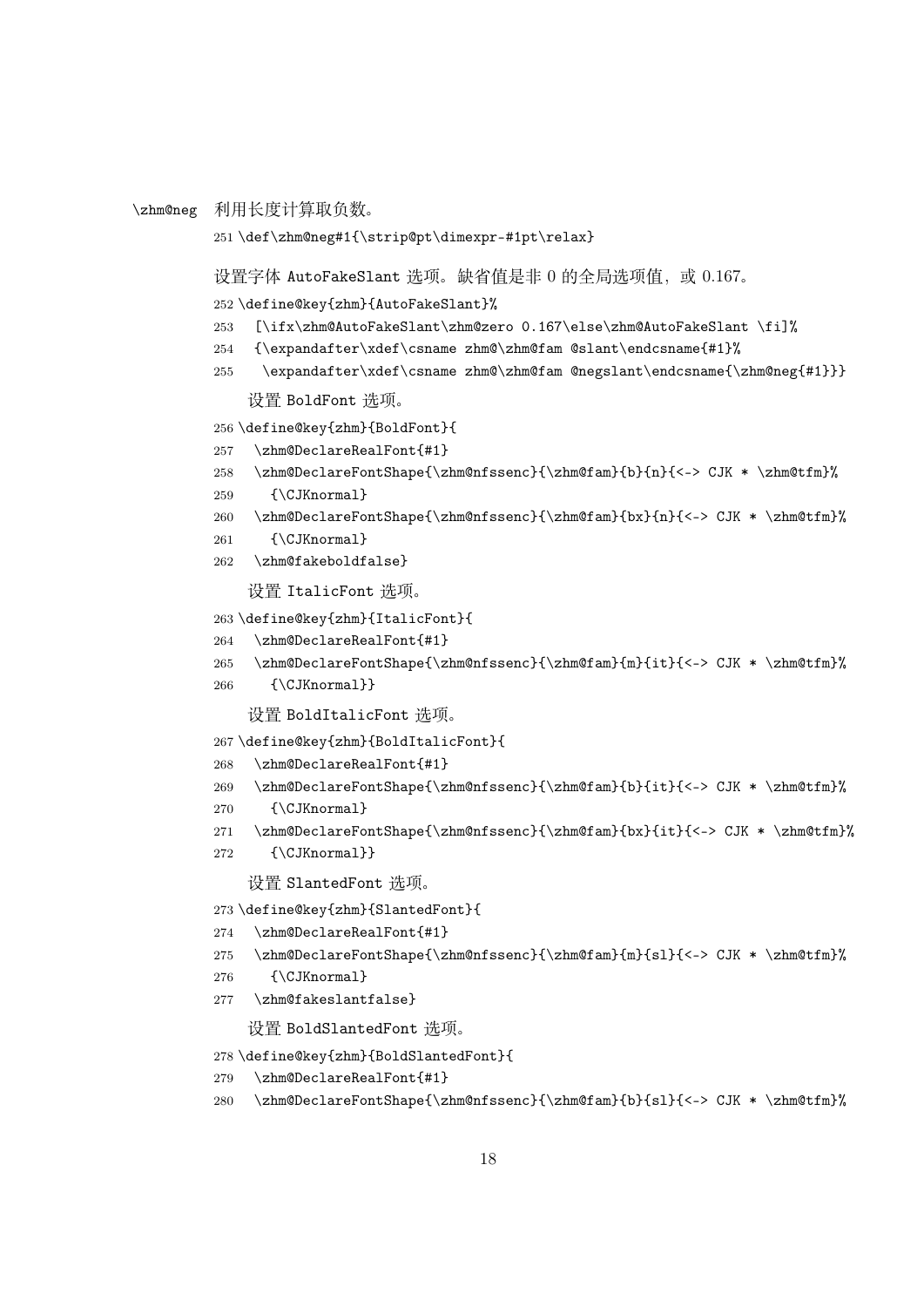```
281 {\CJKnormal}
                  282 \zhm@DeclareFontShape{\zhm@nfssenc}{\zhm@fam}{bx}{sl}{<-> CJK * \zhm@tfm}%
                  283 {\CJKnormal}}
\zhm@newfontfamily 设置一个 CJK 新字体族。三个参数分别为:字体族名,选项,字体文件
                  名。
                  284 \def\zhm@newfontfamily#1[#2]#3{
                  285 \begingroup
                  警告字体族重定义
                  286 \ifcsname zhm@#1@font\endcsname
                  287 \PackageWarning{zhmCJK}{Redefnition of CJK family '#1'}
                  288 \fi
                  缓存字体族名及对应主字体文件名。
                  289 \edef\zhm@fam{#1}
                  290 \expandafter\xdef\csname zhm@#1@font\endcsname{#3}
                  使全局的 AutoFakeBold 和 AutoFakeSlant 生效。
                  291 \setkeys{zhm}{%
                  292 AutoFakeBold=\zhm@AutoFakeBold,
                  293 AutoFakeSlant=\zhm@AutoFakeSlant}
                  定义 CJK 字体族。
                  294 \DeclareFontFamily{\zhm@nfssenc}{\zhm@fam}{\hyphenchar\font\m@ne}
                  执行选项,定义编码、CMap 和其他字形等。
                  295 \setkeys{zhm}{#2}
                  检查并定义实际字体,定义标准字形。模拟 .fd 文件的定义 [5]。
                  296 \zhm@DeclareRealFont{#3}
                  297 \zhm@DeclareFontShape{\zhm@nfssenc}{\zhm@fam}{m}{n}{<-> CJK * \zhm@tfm}%
                  298 {\CJKnormal}
                  按需要,定义伪粗体、伪斜体字形。
                  299 \ifzhm@fakebold
                  300 \zhm@DeclareRealFont{#3}
                  301 \zhm@DeclareFontShape{\zhm@nfssenc}{\zhm@fam}{bx}{n}%
                  302 \{\langle -\rangle \times \langle \rangle \times \langle \rangle \}303 \zhm@DeclareFontShape{\zhm@nfssenc}{\zhm@fam}{b}{n}%
                  304 \quad \{<-&gt; \text{CJKb } * \znm@tfm\} \cup \text{CJKbold}305 \fi
                  306 \ifzhm@fakeslant
```

```
307 \zhm@DeclareRealFont{#3}
```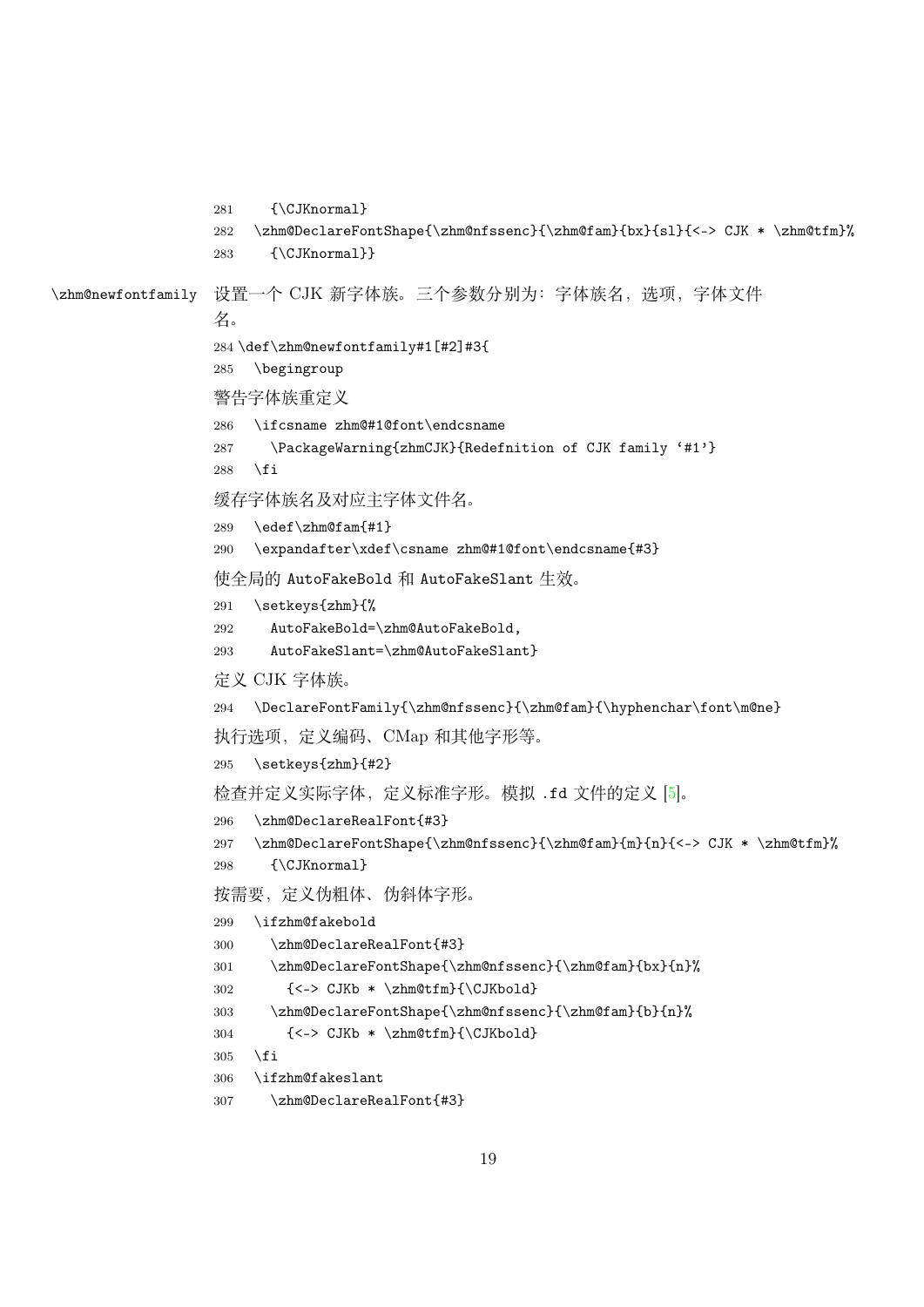```
308 \zhm@DeclareFontShape{\zhm@nfssenc}{\zhm@fam}{m}{sl}%
                        309 \quad \{ \leq > \text{CJKs1 } \ \zeta \310 \quad \text{If}311 \expandafter\ifzhm@fakeslant\ifzhm@fakebold
                        312 \zhm@DeclareRealFont{#3}
                        313 \zhm@DeclareFontShape{\zhm@nfssenc}{\zhm@fam}{bx}{sl}%
                        314 {<-> CJKbsl * \zhm@tfm}{\CJKboldslant}
                        315 \zhm@DeclareFontShape{\zhm@nfssenc}{\zhm@fam}{b}{sl}%
                        316 {<-> CJKbsl * \zhm@tfm}{\CJKboldslant}
                        317 \fi\fi
                        318 \endgroup}
\zhm@newfontfamily@post
hm@newfontfamily@postaux
                        为了支持字体属性可选项在前在后两种语法,给出两个辅助工具。
                        319 \def\zhm@newfontfamily@post#1#2{%
                        320 \@ifnextchar[%]
                        321 {\zhm@newfontfamily@postaux{#1}{#2}}%
                        322 {\zhm@newfontfamily{#1}[]{#2}}}
                        323 \def\zhm@newfontfamily@postaux#1#2[#3]{%
                        324 \zhm@newfontfamily{#1}[{#3}]{#2}}
      \setCJKfamilyfont 设置一个 CJK 字体族。实际有三个参数,语法与 \zhm@newfontfamily 大
                        致相同,第二个参数可选。
                        325 \newcommand*\setCJKfamilyfont[1]{%
                        326 \@ifnextchar[%]
                        327 {\zhm@newfontfamily{#1}}%
                        328 {\zhm@newfontfamily@post{#1}}}
                        329 \@onlypreamble\setCJKfamilyfont
        \setCJKmainfont 设置 CJK 普通(罗马)字体。
                        330 \newcommand*\setCJKmainfont{%
                        331 \setCJKfamilyfont{\CJKrmdefault}}
                        332 \@onlypreamble\setCJKmainfont
       \setCJKromanfont \setCJKmainfont 的别名。
                        333 \let\setCJKromanfont\setCJKmainfont
                        334 \@onlypreamble\setCJKromanfont
        \setCJKsansfont 设置 CJK 无衬线字体。
                        335 \newcommand*\setCJKsansfont{%
                        336 \setCJKfamilyfont{\CJKsfdefault}}
                        337 \@onlypreamble\setCJKsansfont
```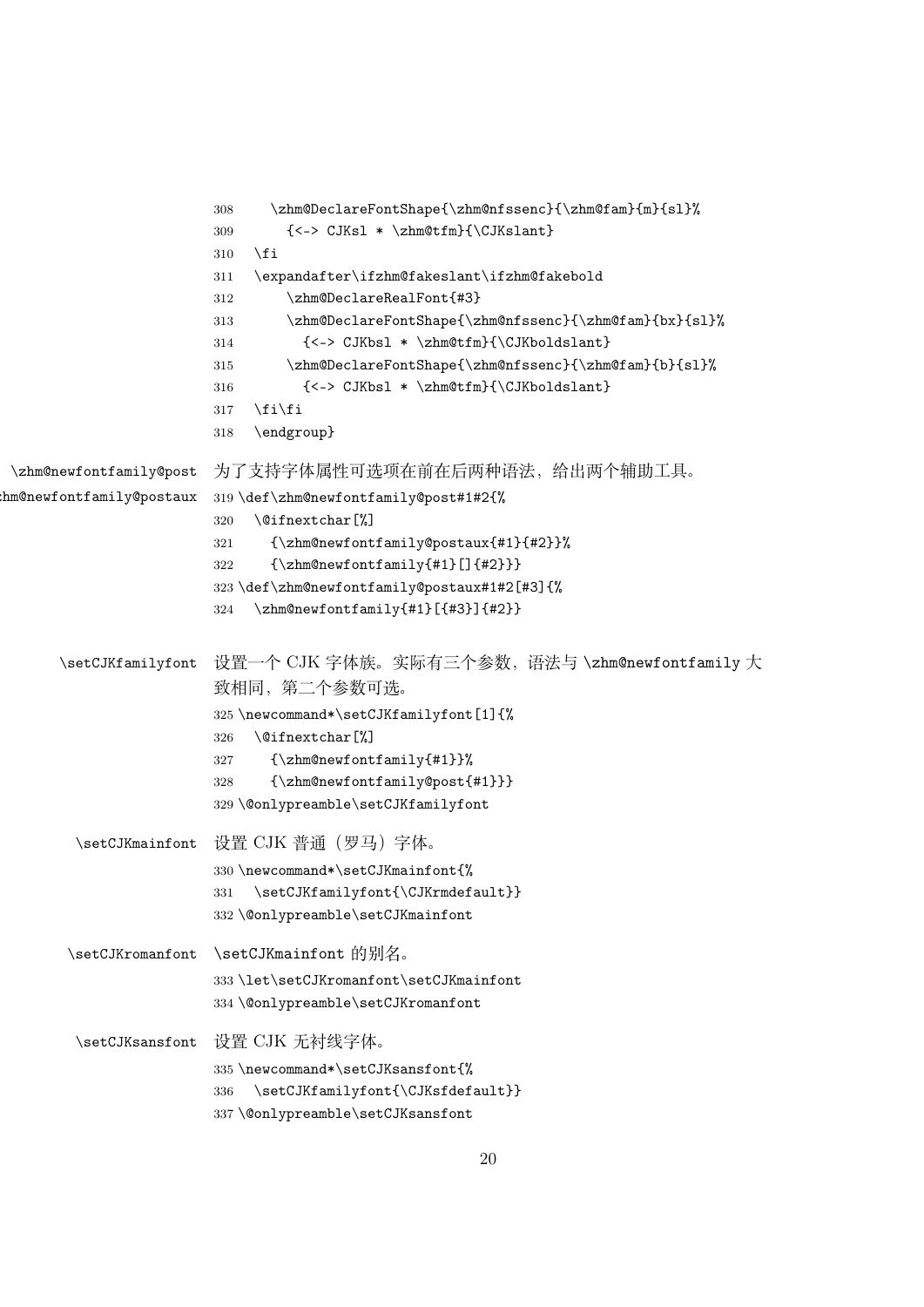<span id="page-20-15"></span><span id="page-20-14"></span><span id="page-20-13"></span><span id="page-20-12"></span><span id="page-20-11"></span><span id="page-20-10"></span><span id="page-20-9"></span><span id="page-20-8"></span><span id="page-20-7"></span><span id="page-20-6"></span><span id="page-20-5"></span><span id="page-20-4"></span><span id="page-20-3"></span><span id="page-20-2"></span><span id="page-20-1"></span><span id="page-20-0"></span>\setCJKmonofont 设置 CJK 等宽 (打字机) 字体。 338 \newcommand\*\setCJKmonofont{% 339 \setCJKfamilyfont{\CJKttdefault}} 340 \@onlypreamble\setCJKmonofont \CJKrmdefault CJK 罗马体默认字体族,作用于 \rmfamily。 341 \providecommand\*\CJKrmdefault{rm} \CJKsfdefault CJK 无衬线体默认字体族,作用于 \sffamily。 342 \providecommand\*\CJKsfdefault{sf} \CJKttdefault CJK 打字机体默认字体族,作用于 \ttfamily。 343 \providecommand\*\CJKttdefault{tt} \CJKfamilydefault CJK 默认字体族,作用于 \normalfont。 344 \providecommand\*\CJKfamilydefault{\CJKrmdefault} 重定义 \normalfont, \rmfamily, \sffamily 和 \ttfamily, 使其同 时设置 CJK 字体。 345 \DeclareRobustCommand\normalfont 346 {\CJKfamily{\CJKfamilydefault}% 347 \usefont\encodingdefault 348 \familydefault 349 \seriesdefault 350 \shapedefault  $351$  \relax} 352 \let\reset@font\normalfont 353 \DeclareRobustCommand\rmfamily 354 {\not@math@alphabet\rmfamily\mathrm 355 \fontfamily\rmdefault\CJKfamily{\CJKrmdefault}\selectfont} 356 \DeclareRobustCommand\sffamily 357 {\not@math@alphabet\sffamily\mathsf  $358 \label{def:1} $$$ 359 \DeclareRobustCommand\ttfamily 360 {\not@math@alphabet\ttfamily\mathtt 361 \fontfamily\ttdefault\CJKfamily{\CJKttdefault}\selectfont} \zhm@setup@pinyin@UTF8 下面简单处理 UTF-8 编码下的汉语拼音符号,让下列拼音符号 āáǎà ōóǒò ēéěè ê īíǐì ūúǔù ū̃üǚüü nňn ĀÁĂÀ ŌÓŎÒ ĒÉĚÈ Ê ŃŇŇ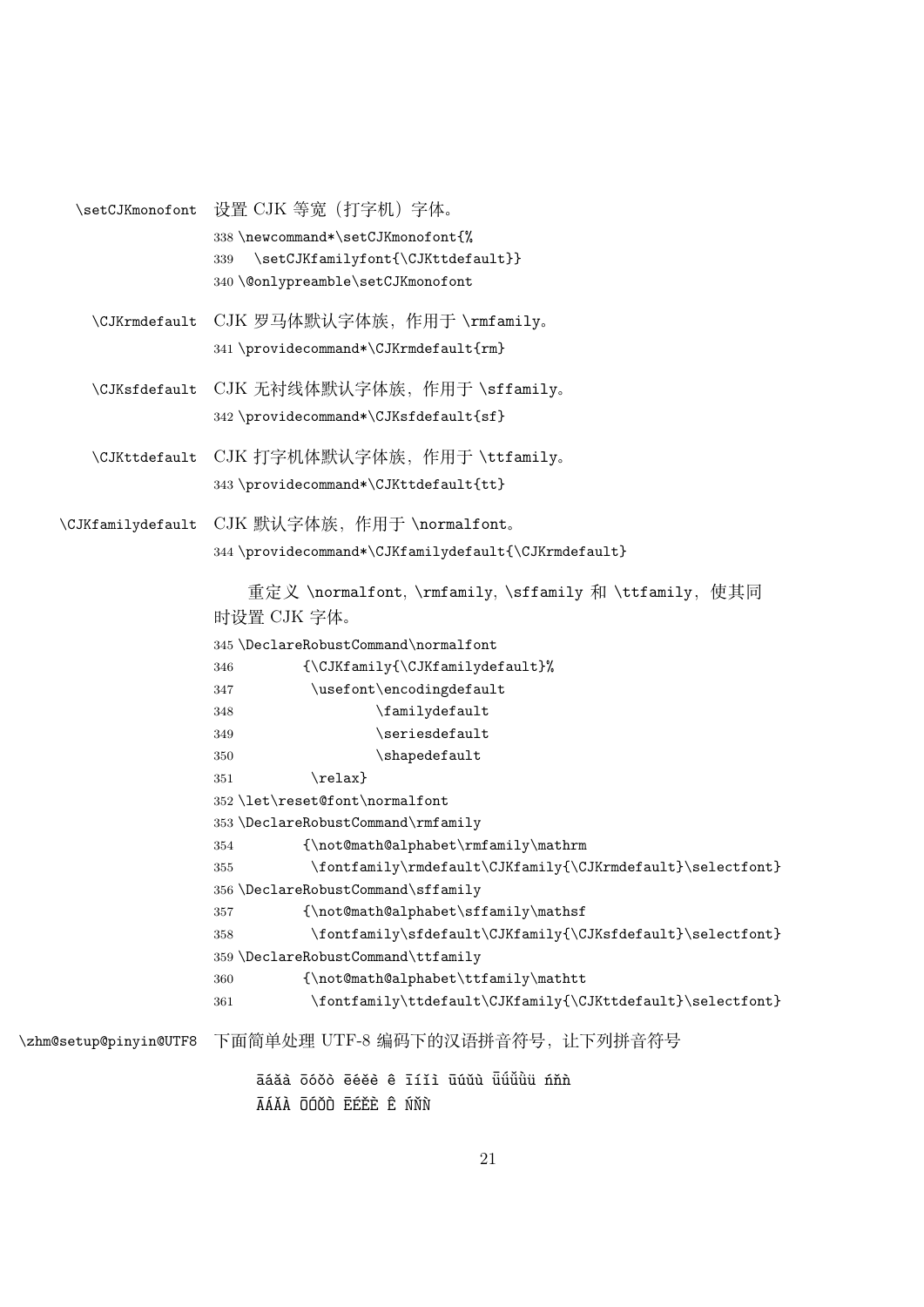可以直接输入,不受 CJK 包影响。

```
362 \@namedef{zhm@setup@pinyin@UTF8}{%
363 \@namedef{u8:\detokenize{a}}{\={a}}%
364 \@namedef{u8:\detokenize{á}}{\'{a}}%
365 \@namedef{u8:\detokenize{ǎ}}{\v{a}}%
366 \@namedef{u8:\detokenize{à}}{\'{a}}%
367 \@namedef{u8:\detokenize{o}}{\={o}}%
368 \@namedef{u8:\detokenize{ó}}{\'{o}}%
369 \@namedef{u8:\detokenize{\delta}}{\v{o}}%
370 \@namedef{u8:\detokenize{ò}}{\'{o}}%
371 \@namedef{u8:\detokenize{\bar{e}}}{\={e}}%
372 \ \Omega \@namedef{u8:\detokenize{é}}{\'{e}}%
373 \@namedef{u8:\detokenize{ě}}{\v{e}}%
374 \@namedef{u8:\detokenize{è}}{\'{e}}%
375 \@namedef{u8:\detokenize{ê}}{\^{e}}%
376 \@namedef{u8:\detokenize{\iota}}{\={\i}}%
377 \@namedef{u8:\detokenize{i}}{\'{\i}}%
378 \@namedef{u8:\detokenize{i}}{\v{\i}}%
379 \@namedef{u8:\detokenize{i}}{\'{\i}}%
380 \@namedef{u8:\detokenize{u}}{\={u}}%
381 \@namedef{u8:\detokenize{ú}}{\'{u}}%
382 \@namedef{u8:\detokenize{u}}{\v{u}}%
383 \@namedef{u8:\detokenize{ù}}{\'{u}}%
384 \@namedef{u8:\detokenize{\bar{u}}}{\={\"{u}}}%
385 \@namedef{u8:\detokenize{\tilde{u}}}{\'{\"{u}}}%
386 \@namedef{u8:\detokenize{\tilde{u}}{\v{\"{u}}}%
387 \@namedef{u8:\detokenize{`ü}}{\'{\"{u}}}%
388 \@namedef{u8:\detokenize{ü}}{\"{u}}%
389 \@namedef{u8:\detokenize{ń}}{\'{n}}%
390 \@namedef{u8:\detokenize{ň}}{\v{n}}%
391 \@namedef{u8:\detokenize{n}}{\'{n}}%
392 \@namedef{u8:\detokenize{\bar{A}}}{\={A}}%
393 \@namedef{u8:\detokenize{Á}}{\'{A}}%
394 \@namedef{u8:\detokenize{\{X\}\{\v{A}}%
395 \@namedef{u8:\detokenize{À}}{\'{A}}%
396 \@namedef{u8:\detokenize{\bar{0}}{\={0}}%
397 \@namedef{u8:\detokenize{Ó}}{\'{O}}%
398 \@namedef{u8:\detokenize{0}}{\v{0}}%
399 \@namedef{u8:\detokenize{Ò}}{\'{O}}%
400 \@namedef{u8:\detokenize{E}}{\={E}}%
401 \@namedef{u8:\detokenize{É}}{\'{E}}%
```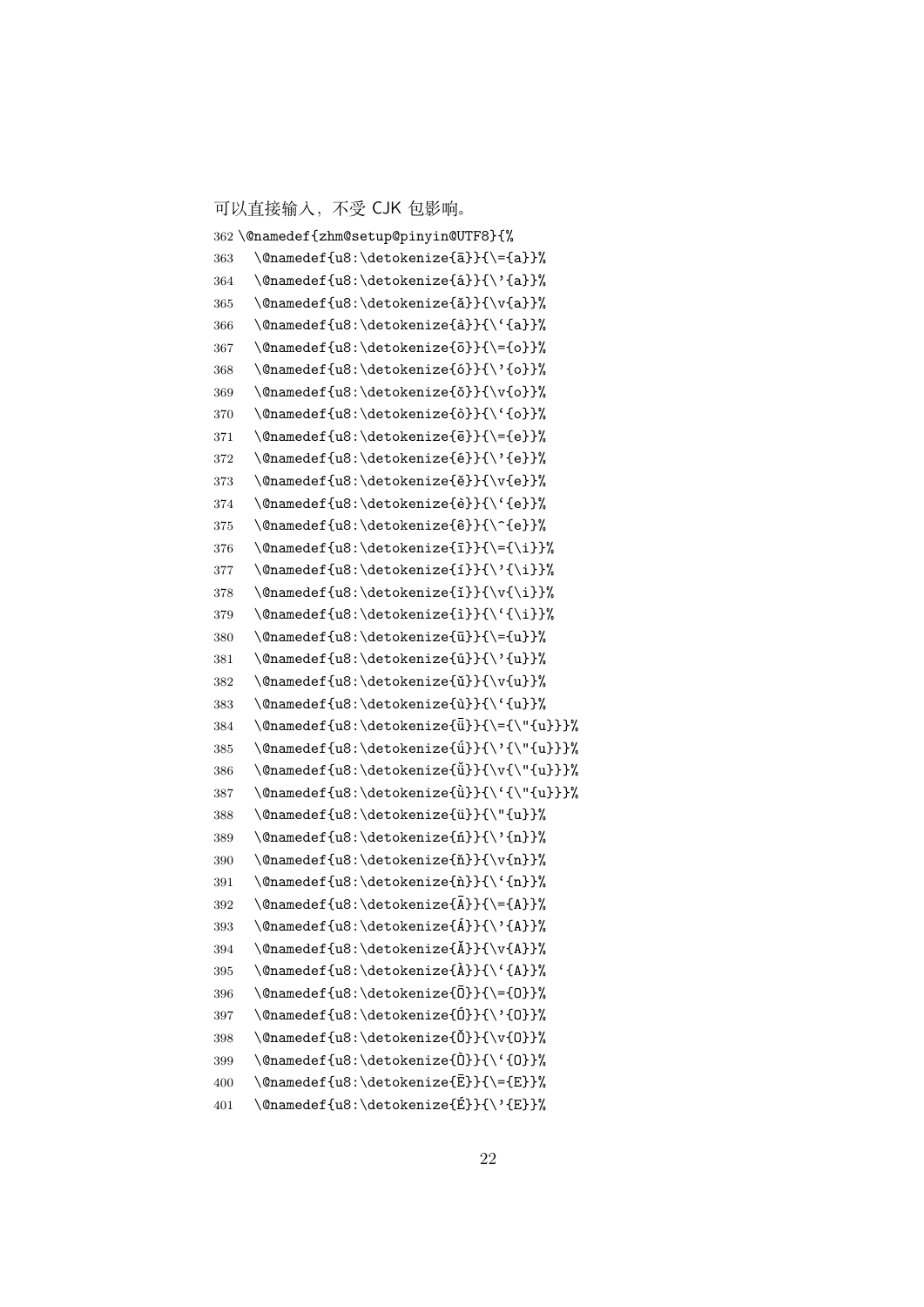```
402 \@namedef{u8:\detokenize{Ě}}{\v{E}}%
```
- \@namedef{u8:\detokenize{È}}{\'{E}}%
- \@namedef{u8:\detokenize{ $\hat{E}$ }{\^{E}}%
- <span id="page-22-4"></span>\@namedef{u8:\detokenize{Ń}}{\'{N}}%
- <span id="page-22-2"></span>\@namedef{u8:\detokenize{Ň}}{\v{N}}%
- <span id="page-22-1"></span>407 \@namedef{u8:\detokenize{ $N$ }}{\'{N}}%
- <span id="page-22-5"></span>}

```
\zhm@setup@pinyin 调用具体编码下的拼音设置。目前只有 UTF-8 编码有合理的设置,其他
```
<span id="page-22-6"></span><span id="page-22-3"></span>编码较难实现。

```
409 \def\zhm@setup@pinyin{%
```
- \@nameuse{zhm@setup@pinyin@\zhm@encoding}}
- \zhm@setup@pinyin
- <span id="page-22-7"></span>*⟨/*package*⟩*

#### 5.2 TFM **及映射文件生成脚本** zhmCJK.lua

这里字体脚本的实现参考了 zhmetrics 项目中吴凌云<sup>1</sup>、 zwhuang<sup>2</sup> 编 写的 zhtfm.lua 脚本。其中 TFM 生成原理参见 [8]。

```
1 -- Copyright (C) 2012--2016 by Leo Liu <leoliu.pku@gmail.com>
2 -----------------------------------------------------------------------------
3 -- This work may be distributed and/or modified under the
4 -- conditions of the LaTeX Project Public License, either version 1.3
5 -- of this license or (at your option) any later version.
6 -- The latest version of this license is in
       http://www.latex-project.org/lppl.txt
8 -- and version 1.3 or later is part of all distributions of LaTeX
9 -- version 2005/12/01 or later.
1011 -- This work has the LPPL maintenance status 'maintained'.
12 - -13 -- The Current Maintainer of this work is Leo Liu.
1415 -- This work consists of the files zhmCJK.dtx,
16 -- zhmCJK.ins,
17 -- zhmCJK.lua,
18 -- zhmCJK-addmap.pl,
19 -- and the derived files zhmCJK.sty,
```
<span id="page-22-0"></span>中科院应用数学研究所副研究员。wulingyun@gmail.com  $^2$ zwhuang@gmail.com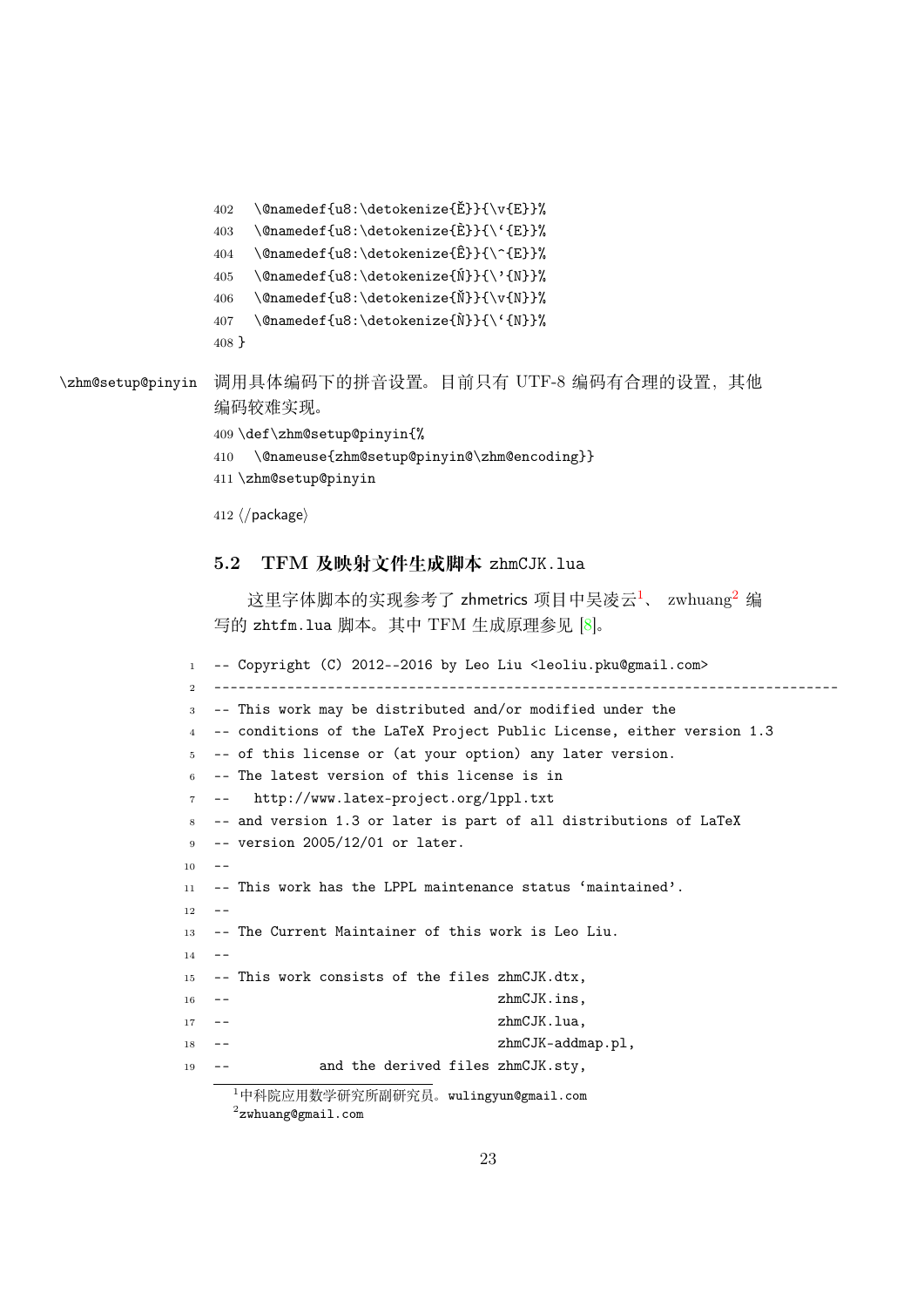```
20 -- zhmCJK.pdf,
21 -- zhmCJK-test.tex,
<sup>22</sup> -- README, (from zhmCJK.dtx)
23 -- zhmCJK.map,
24 -- texfonts.map.template,
25 -- zhmCJK.tfm,
26 -- miktex-tfm/zhm*/zhm**.tfm. (from zhmCJK.lua)
27 - -28 -----------------------------------------------------------------------------
29 -- This lua script is used to generate zhm*.tfm and zhmCJK.map.
30 - -31 -- Usage:
32 - -33 -- texlua zhmCJK.lua map
34 - -35 -- or (for MiKTeX only)
36 - -37 -- texlua zhmCJK.lua nomap
38 - -39
40 ------------------------
41 -- OS dependent settings
42 ------------------------
43
44 if os.type == "unix" then
45 path_slash = "/"46 else
47 path_slash = "\\"
48 end
49
50 ---------------
51 -- Generate TFM
52 ---------------
53
54 pl_template = {
55 char = [[
56 (CHARACTER D %d
57 (CHARWD R 1.0)
58 (CHARHT R 0.8)
59 (CHARDP R 0.1)
60 )
```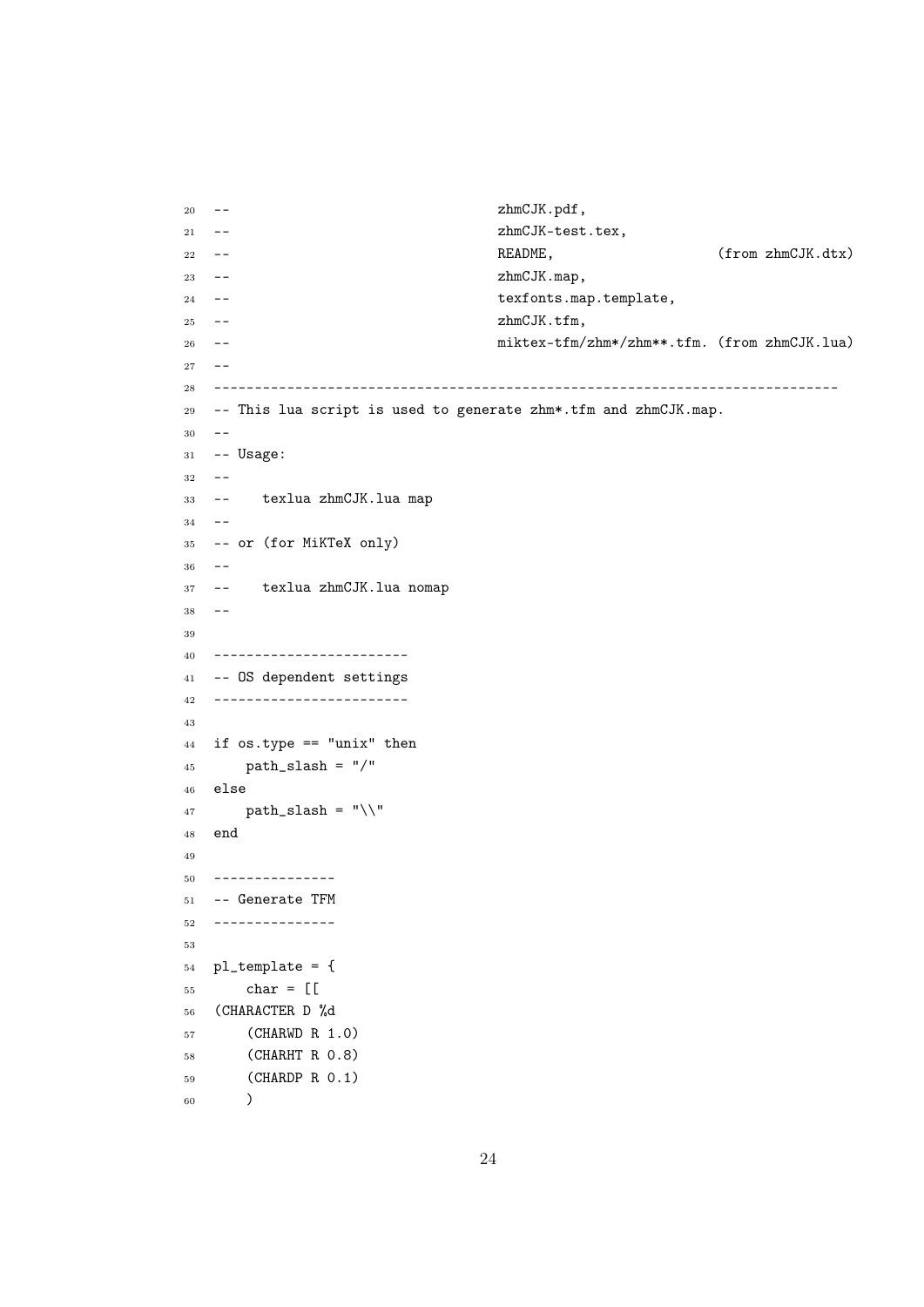```
61 ]],
62 header = \lceil \cdot \rceil63 (FAMILY \%s)
64 (CODINGSCHEME CJK-UNICODE)
65 (DESIGNSIZE R 10.0)
66 (HEADER D 18 H 43726561)
67 (HEADER D 19 H 74656420)
68 (HEADER D 20 H 62792060)
69 (HEADER D 21 H 7A686D43)
70 (HEADER D 22 H 4A4B2E6C)
71 (HEADER D 23 H 7561272E)
72 (HEADER D 24 H 20436F70)
73 (HEADER D 25 H 79726967)
74 (HEADER D 26 H 68742028)
75 (HEADER D 27 H 43292032)
76 (HEADER D 28 H 30313220)
77 (HEADER D 29 H 6279204C)
78 (HEADER D 30 H 656F204C)
79 (HEADER D 31 H 6975203C)
80 (HEADER D 32 H 6C656F6C)
81 (HEADER D 33 H 69752E70)
82 (HEADER D 34 H 6B754067)
83 (HEADER D 35 H 6D61696C)
84 (HEADER D 36 H 2E636F6D)
85 (HEADER D 37 H 3E0D0A00)
86 (CHECKSUM O 0)
87 (FONTDIMEN
88 (SLANT R <math>\%f</math>)89 (SPACE R 0.5)
90 (STRETCH R 0.3)
91 (SHRINK R 0.1)
92 (XHEIGHT R 0.4)
93 (QUAD R 1.0)
94 )
95 ]],
96 -- charset = (defined below)
97 }
98
99 function pl_charset()
100 local charset = {}
101 for cid = 0, 0xff do
```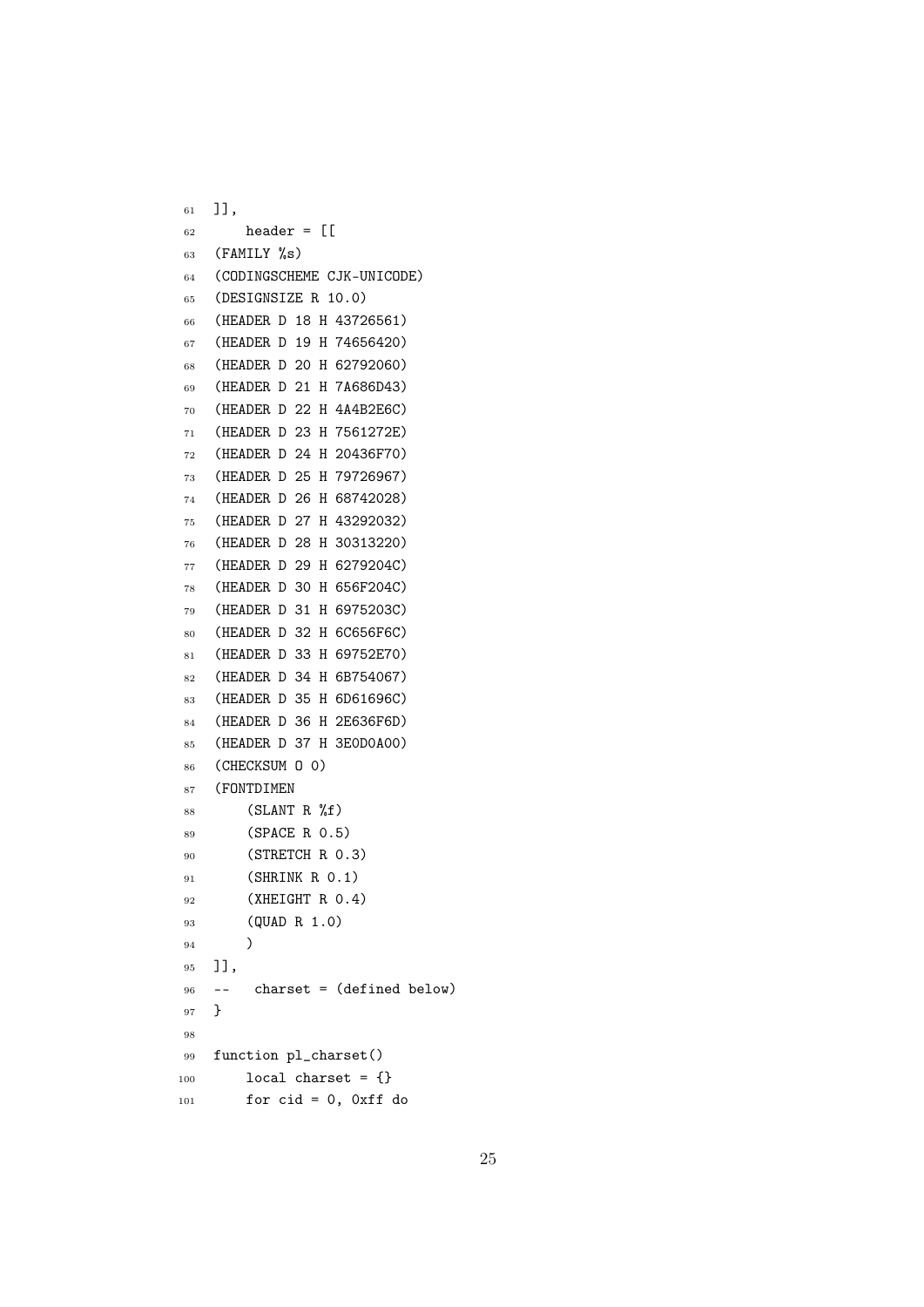```
102 charset [#charset + 1] = string.format (pl_template.char, cid)
103 end
104 return table.concat(charset)
105 end
106
107 pl_template.charset = pl_charset()
108
109 function write_tfm(path, name, slant)
110 local fullname = path .. path_slash .. name
111 local s_pl = string.format(pl_template.header, string.upper(name), slant)
112 .. pl_template.charset
113 \text{local } f\_pl = \text{io.open}(fullname ... "pl", "w")114 f_pl:write(s_pl)
115 f_pl:close()
116 os.execute([[pltotf "]] .. fullname .. [[.pl" "]] .. fullname .. [[.tfm"]])
117 os.remove(fullname .. ".pl")
118 end
119
120 ---------------------------------------------
121 -- Main functions to generate necessary files
122 ---------------------------------------------
123
124 -- For TeX Live and other TeX distributions where texfonts.map is supported,
125 -- we generate texfonts.map.template, zhmCJK.map, and zhmCJK.tfm.
126 function generate_with_fontmap()
127 local f_map = io.open("zhmCJK.map", "w")
128 for f \text{ am} = 1, 32 do
129 for sid = 0, 0xff do
130 f_map:write(string.format("zhmCJK.tfm zhm%d%02x.tfm\n",
131 fam, sid)
132 end
133 end
134 f_map:write("\n\chin")
135 f_map:close()
136
137 f_map = io.open("texfonts.map.template", "w")
138 f_map:write("include zhmCJK.map\n\n")
139 f_map:close()
140
141 write_tfm(".", "zhmCJK", 0.0)
142 end
```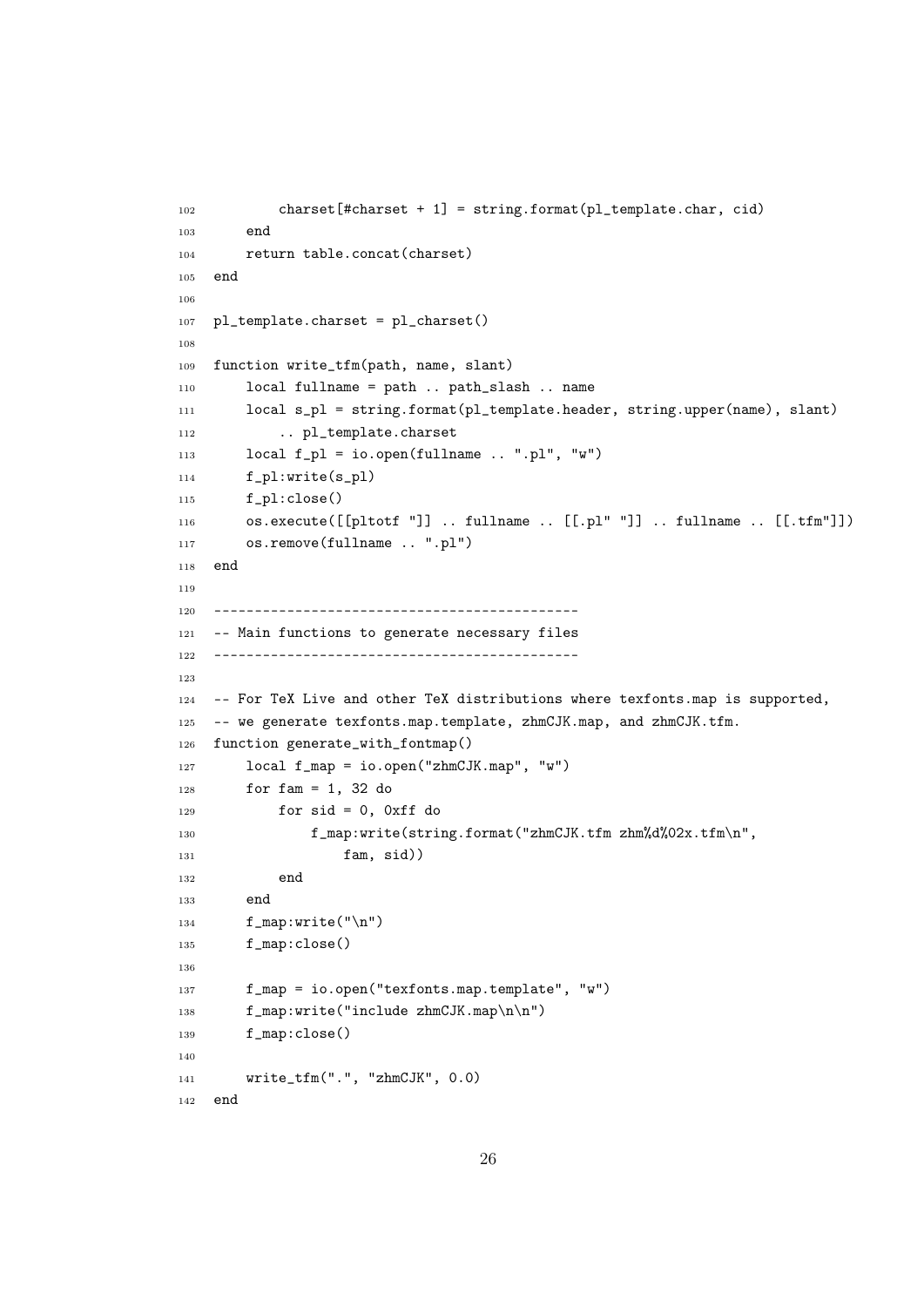```
143
144 -- For MiKTeX and other TeX distributions where texfonts.map is not supported,
145 -- we generate a lot of zhmXYY.tfm, where X from 1 to 32, Y from 0x00 to 0xff.
146 function generate_without_fontmap()
147 lfs.mkdir("miktex-tfm")
148 for fam = 1, 32 do
149 local path = string.format("miktex-tfm" .. path_slash .. "zhm%d", fam)
150 lfs.mkdir(path)
151 print(path)
152 for sid = 0, 0xff do
153 local name = string.format("zhm%d%02x", fam, sid)
154 write_tfm(path, name, 0.0)
155 end
156 end
157 end
158
159 -------------------------
160 -- Console User Interface
161 -------------------------
162
163 help_info = [[
164 Usage:
165
166 texlua ]].. arg[0] .. [[ map|nomap
167
168 map: Generate a public TFM shared by all CJK fonts with mapping files.
169 It is suggested for TeX Live and other web2c distributions.
170
171 nomap: Generate all TFM files for CJK fonts into "miktex-tfm" directory.
172 MiKTeX needs this since it does not support TFM mappings.
173 ]]
174
175 if #arg \tilde{=} 1 then
176 print(help_info)
177 else
178 if \arg[1] == \texttt{''map''} then
179 generate_with_fontmap()
180 elseif arg[1] == "nomap" then
181 generate_without_fontmap()
182 else
183 print("! Unknown option " .. arg[1])
```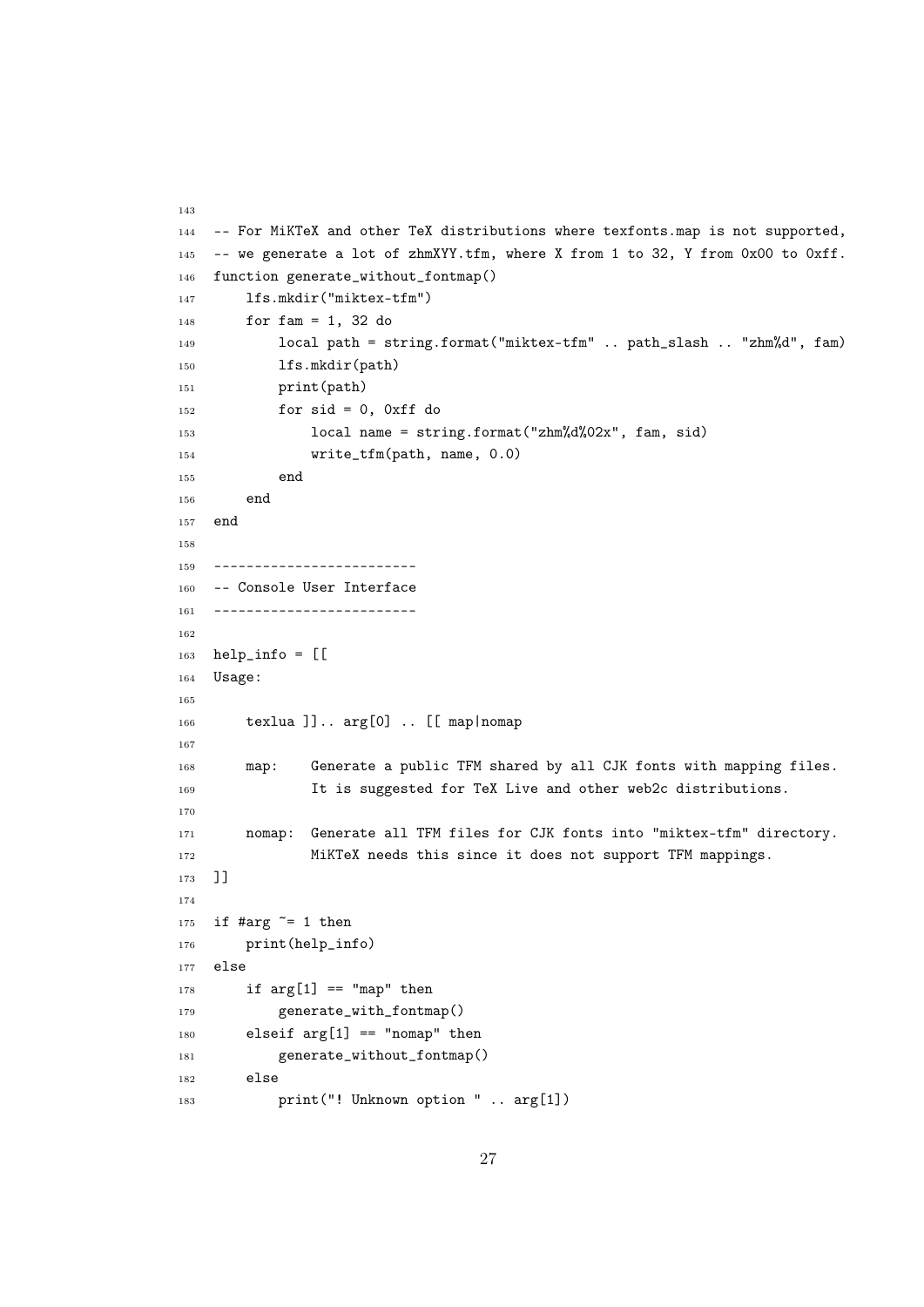```
184 print(help_info)
185 end
186 end
187
188 -- end of file zhmCJK.lua --
189 - -190 -----------------------------------------------------------------------------
191 - -192 -- The code is inspired by zhtfm.lua of zhmetrics bundle.
193 - -194 -- The zhmetrics bundle is distributed under LPPL 1.3 or later. The original
195 -- authors of zhtfm.lua are:
196 - -197 -- Lingyun Wu <wulingyun@gmail.com>
198 -- zwhuang <zwhuang@gmail.com>
199 - -200 -- For more information of zhmetrics, see the ctex-kit project:
201 - -202 -- https://github.com/CTeX-org/ctex-kit
203 - -204
```
# 6 **版本历史**

| v(0.1)                    | . 17<br>项。             |     |
|---------------------------|------------------------|-----|
| General: 初始版本  1          | 设置字体 BoldFont 选项。 . 18 |     |
| v0.2                      | 设置字体 BoldItalicFont 选  |     |
| General: 编写宏包文档。增加        | 项。……………………18           |     |
| CJKpunct。做一些小的代码          | 设置字体 BoldSlantedFont   |     |
| 调整。  1                    | 选项。  18                |     |
| v0.3                      | 设置字体 ItalicFont 选项。    | -18 |
| \setCJKromanfont: 新增。  20 | 设置字体 SlantedFont 选项。   |     |
| General: 使用 PDF 原语生成伪     | . 18                   |     |
| 粗体  13                    | v0.5                   |     |
| 增加宏包 pdffakebold 选项<br>10 | General: 使用 Lua 脚本生成   |     |
| v0.4                      | TFM 和映射文件;为            |     |
| General: 增加宏包             | MiKTeX 生成单独的 TFM       |     |
| AutoFakeBold 洗项 $10$      | 文件。将原来的                |     |
| 设置字体 AutoFakeBold 选       | zhmetrics.tfm 改名为      |     |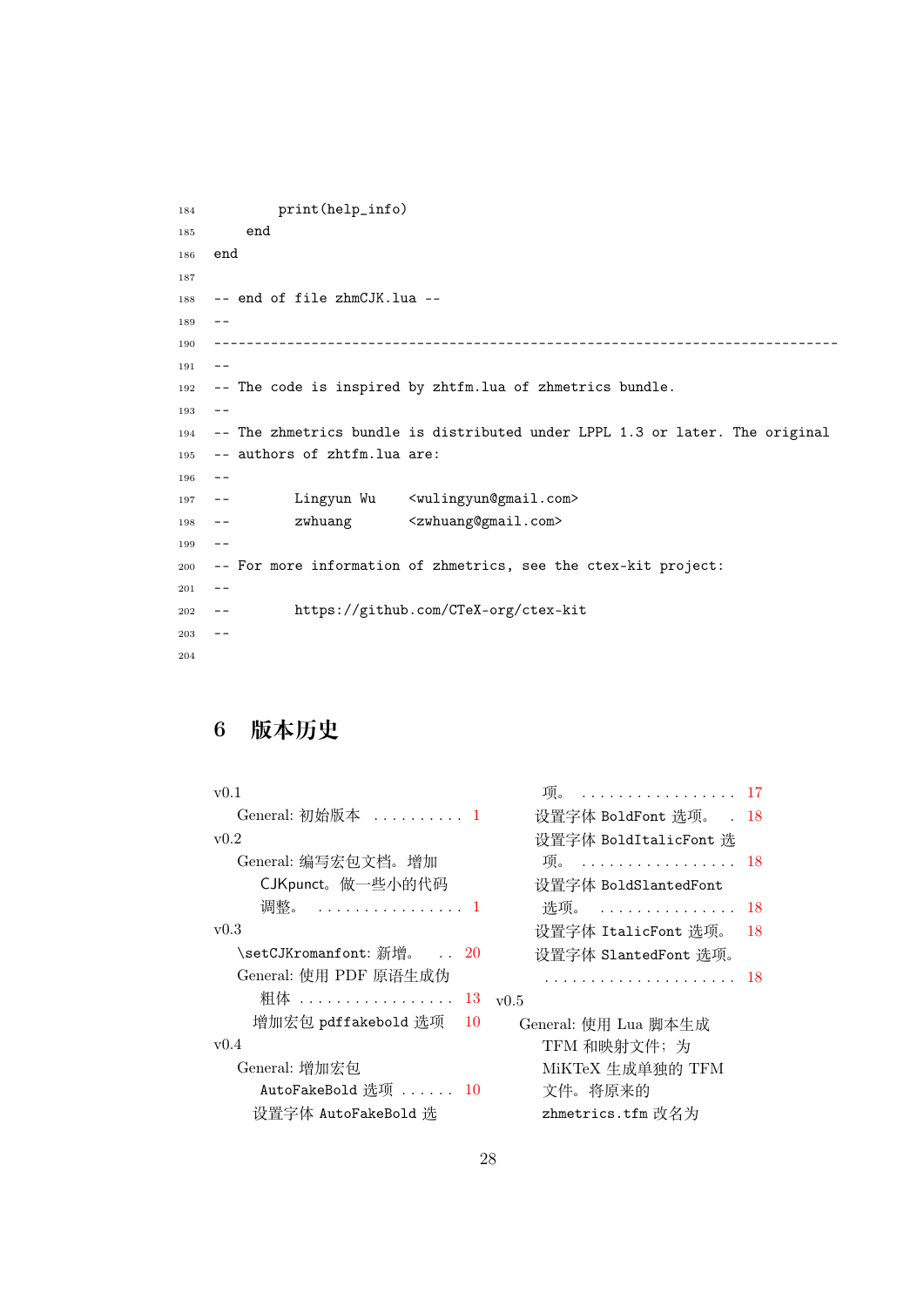| zhmCJK.tfm, 不再依赖原有                                                                                                                                                                                                           | 体。<br>. 10                                                                                                                                                                                   |  |
|------------------------------------------------------------------------------------------------------------------------------------------------------------------------------------------------------------------------------|----------------------------------------------------------------------------------------------------------------------------------------------------------------------------------------------|--|
| 的 zhmetrics 包。 $\ldots \ldots 1$                                                                                                                                                                                             | 支持伪粗斜体。  16                                                                                                                                                                                  |  |
| v0.6                                                                                                                                                                                                                         | 设置字体 cmap 选项。  17                                                                                                                                                                            |  |
| General: 增加字体                                                                                                                                                                                                                | 设置字体 embed 选项。  17                                                                                                                                                                           |  |
| AutoFakeSlant 选项  18                                                                                                                                                                                                         | 重新实现伪粗体、伪斜体功                                                                                                                                                                                 |  |
| 增加宏包 AutoFakeSlant 选                                                                                                                                                                                                         | 能, 使之可以正常处理断行、                                                                                                                                                                               |  |
| 项<br>10                                                                                                                                                                                                                      | 标点压缩等问题。  15                                                                                                                                                                                 |  |
| v0.7                                                                                                                                                                                                                         | v0.9a                                                                                                                                                                                        |  |
| \setCJKfamilyfont: 修改可选<br>参数位置, 以与 xeCJK 包语<br>法一致。<br><b>20</b><br>\zhm@newfontfamily: 更改语<br>法,修改选项位置。<br>19<br>General: 宏包载入时进行编译引<br>擎测试  9<br>生成 TFM 时加入版权说明。 28<br>v0.8<br>General: 增加宏包 encoding 选<br>项选择默认编码。<br>10 | \zhm@maplines: 保存重复的字<br>体映射。(李清)  16<br>\zhm@setup@pinyin@UTF8: 处理<br>UTF-8 编码下的拼音符号输<br>$\lambda$ . 21<br>General: 使用 CJK* 的环境头代<br>替完整 CJK* 环境, 可以减少<br>一个全局分组。(由李清建<br>议)  12<br>v(0.9b) |  |
| 设置字体 encoding 选项。 . 17                                                                                                                                                                                                       | General: UTF8 编码不使用                                                                                                                                                                          |  |
| v0.9                                                                                                                                                                                                                         | $\setminus$ CJK@makeActive。  12                                                                                                                                                              |  |
| General: 增加宏包 cmap 选项选<br>择 DVIPDFMx 的 CMap 映                                                                                                                                                                                | 使用 \CJK@@enc 避免一些定<br>义问题。<br>. 12                                                                                                                                                           |  |
| 射。……………………10                                                                                                                                                                                                                 | v0.9c                                                                                                                                                                                        |  |
| 增加宏包 embed 选项, 允许                                                                                                                                                                                                            | General: 支持字体属性可选项在                                                                                                                                                                          |  |
| DVIPDFMx 驱动不嵌入字                                                                                                                                                                                                              | 后的新语法。  20                                                                                                                                                                                   |  |

| 体。<br>.                                                     | 10 |
|-------------------------------------------------------------|----|
| 支持伪粗斜体。<br>.                                                | 16 |
| 设置字体 cmap 选项。<br>$\cdots$                                   | 17 |
| 设置字体 embed 选项。                                              | 17 |
| 重新实现伪粗体、伪斜体功                                                |    |
| 能,使之可以正常处理断行、                                               |    |
| 标点压缩等问题。                                                    | 15 |
| v0.9a                                                       |    |
| \zhm@maplines: 保存重复的字                                       |    |
| 体映射。(李清)<br>.                                               | 16 |
| \zhm@setup@pinyin@UTF8: 处理                                  |    |
| UTF-8 编码下的拼音符号输                                             |    |
| 入。<br>$\mathbb{R}^n$ . The set of the set of $\mathbb{R}^n$ | 21 |
| General: 使用 CJK* 的环境头代                                      |    |
| 替完整 CJK* 环境, 可以减少                                           |    |
| 一个全局分组。(由李清建                                                |    |
| 议)<br>$\cdot$                                               | 12 |
| v0.9b                                                       |    |
| General: UTF8 编码不使用                                         |    |
| \CJK@makeActive。                                            | 12 |
| 使用 \CJK@@enc 避免一些定                                          |    |
| 义问题。                                                        | 12 |
| v0.9c                                                       |    |
| General: 支持字体属性可选项在                                         |    |
| 后的新语法。                                                      | 20 |

# 7 **代码索引**

斜体的数字表示对应项说明所在的页码。下划线的数字表示定义所在 的代码行号;而直立体的数字表示对应项使用时所在的行号。

| <b>Symbols</b>                                   | 384, 392, 396, 400 AutoFakeBold  | $($ op-                    |
|--------------------------------------------------|----------------------------------|----------------------------|
| $\{\mathbb{I}^n : \dots : \dots : 384, \dots \}$ | $\setminus$ 375, 404             | tion) $\ldots$ 75          |
| 385, 386, 387, 388                               | $\backslash$ 366, 370, 374, 379, | AutoFakeSlant (op-         |
|                                                  | 383, 387, 391,                   | tion) $\ldots \ldots$ 76   |
| $\vee$ 364, 368, 372, 377,                       | 395, 399, 403, 407               |                            |
| 381, 385, 389,                                   |                                  | C                          |
| 393, 397, 401, 405                               | $\mathbf{A}$                     | $\Upsilon$ JK@@enc  124    |
| $\leftarrow$ 363, 367,                           | \AddToKeyvalOption               | $\setminus$ CJK@active  94 |
| 371, 376, 380,                                   | . 67                             | \CJK@bold@false            |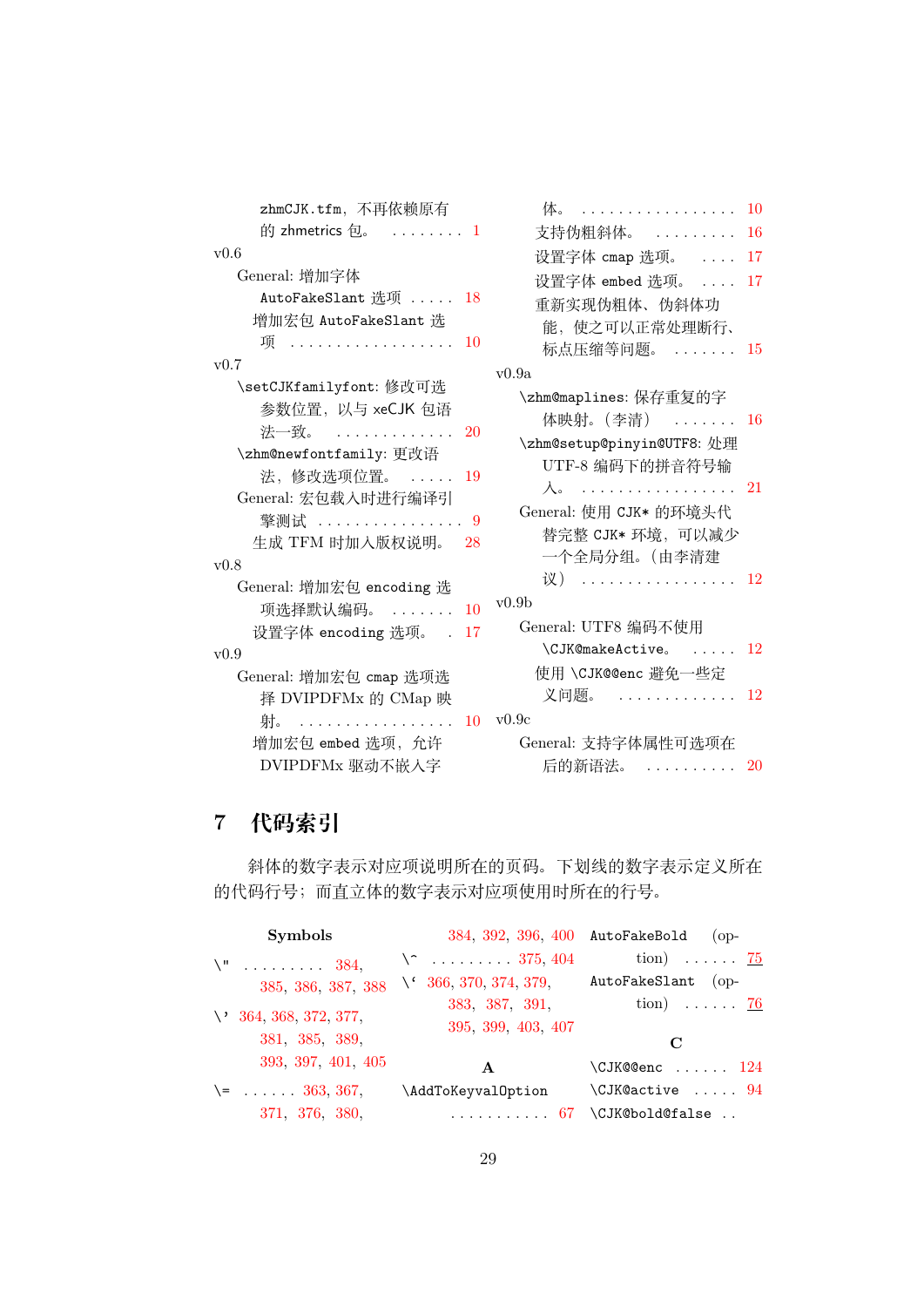### . . . 161, 166, 171 \CJK@bold@true . . 156 \CJK@empty . . 191, 192 \CJK@family . [. . .](#page-14-1) . . . . [140,](#page-13-0) 148, [150](#page-13-1) \CJK@global ..... [93](#page-15-2)  $\Upsilon$ JK@local . . . . . . 95 \CJK@makeA[ctiv](#page-12-0)[e](#page-13-2) . [123](#page-13-3) \CJKbold 153, 302, [304](#page-10-0) \CJKboldshift 184, [185](#page-10-1) \CJKboldslant . . . .  $\ldots$  [163,](#page-13-4) [314,](#page-18-1) [316](#page-18-2) \CJKfamily ... [26](#page-14-3), 346, 355, 358, [361](#page-14-4) \CJKfamily[defa](#page-14-5)[ult](#page-19-1) . *4*, 127, 3[44,](#page-4-0) [346](#page-19-2) \CJKn[orma](#page-20-0)l [16](#page-20-1)1, [166](#page-20-2)[,](#page-20-3) 168, 259, 261, 266, [270,](#page-12-1) [272](#page-20-4), 27[6,](#page-3-0) 2[81,](#page-13-0) [283,](#page-14-1) [298](#page-20-0) \CJKr[mdef](#page-14-6)a[ult](#page-17-1) . . *[4](#page-17-2)*, [331,](#page-17-3) [341,](#page-17-4) [344,](#page-17-5) 355  $\verb+\CJKsfdefault ...\,.$  $\verb+\CJKsfdefault ...\,.$  $\verb+\CJKsfdefault ...\,.$  $\verb+\CJKsfdefault ...\,.$  $\verb+\CJKsfdefault ...\,.$ . *4*, 336, 342, 358 \CJKs[lant](#page-19-3) ... [158](#page-20-6)[,](#page-3-1) [309](#page-20-1)  $\CJKsymbol \ldots 179$ \CJKttdefa[ult](#page-19-4) [. . .](#page-20-7) . . *[4](#page-3-2)*, 339, [343,](#page-13-5) [361](#page-19-5) cmap (option)  $\ldots$  . [65](#page-14-7)

#### D

\Declare[Fo](#page-3-3)[ntFa](#page-20-8)[mily](#page-20-9) . . . . . . . . . . [294](#page-9-2) \DeclareFontShape 190 \DeclareSizeFunction . . . . . . . 191, [192](#page-18-5) \detokenize ..... . . . . 363, 364[,](#page-15-3) 365, 366, [367](#page-15-1)[,](#page-15-2) 368, 369, 370, 371, [372,](#page-21-21) [373](#page-21-5), [374,](#page-21-22) [375,](#page-21-23) [376](#page-21-24),

### 377, 378, 379, 380, 381, 382, 383, 384, 385, [386,](#page-21-8) [387](#page-21-25), [388,](#page-21-26) [389,](#page-21-27) [390](#page-21-9), [391,](#page-21-28) [392,](#page-21-17) [393](#page-21-0), [394,](#page-21-1) [395,](#page-21-2) [396](#page-21-3), [397,](#page-21-4) [398,](#page-21-10) [399](#page-21-29), [400,](#page-21-18) [401,](#page-21-11) [402](#page-21-30), [403,](#page-21-31) [404,](#page-21-19) [405,](#page-21-12) [406,](#page-21-32) 407

#### [E](#page-21-20)

embed [\(opt](#page-21-33)i[on\)](#page-22-4)  $\ldots$  66 \empty [. .](#page-22-1) [. . .](#page-22-5) [. . .](#page-22-6) [208](#page-22-3) encoding (option)  $.73$ \encodingdefault [347](#page-9-3)

#### F

\familydefault . . [348](#page-9-4) \fontfamily . . . . . . . . 355, 358, 361

#### I

\i . . 376, 377, 378, 379 \ifCJK@bol[d@](#page-20-1) ... [183](#page-20-3) \ifzhm@CJK@bold@ .  $\ldots$  [151](#page-21-8), [181](#page-21-25), [187](#page-21-26) \ifzhm@CJK@slant@ . . . 152, 180, [188](#page-14-8) \ifzhm@emb[ed](#page-13-6) ... [198](#page-14-10) \ifzhm@fakebold .. . . . [142](#page-13-7), [299](#page-14-11), [311](#page-14-12) \ifzhm@fakeslant .  $\ldots$  173, 306, [311](#page-15-4) \ifzhm@pdf[fake](#page-12-2)[bold](#page-18-6) 153, 158, 163, [168](#page-19-6) \ifzhm@pri[miti](#page-14-13)[ve](#page-18-7) .

# . . . 31, 36, 45, [52](#page-19-6)

[M](#page-13-8) \MessageBreak 70, 227 N \normalfont . 345, 352

#### P

pdffakebold (option)  $\ldots$  . . . . . 74 \pdfliteral . 130, 135 \pdfmapline .... 195 R \reset@font ... [352](#page-12-4)  $\mathcal{I}$  .... [355](#page-15-5) \rmfamily . . . 353, 354

#### S

\selectfont ..... . . . 355, [358](#page-20-10), [361](#page-20-11) \seriesdefault . . 349 \setCJKfamilyfont . . . . [. .](#page-20-1) *3*, [10](#page-20-2)[,](#page-20-3) 325, 331, 336, [339](#page-20-12) \setCJKmainfont . . . . . *2*, 7, [3](#page-2-0)[30,](#page-3-4) 333 \setC[JKmo](#page-19-7)[nofo](#page-19-3)n[t](#page-19-4) .. . . . . . . *3*, 9, 338 \setCJKrom[an](#page-1-1)[fo](#page-3-5)[nt](#page-19-8) . . . . . . . . . *3*, 333 \setCJKsansfon[t](#page-2-1) [.](#page-3-6) . . . . . . . *3*, 8, 335 \sfdefault [.](#page-2-2).... [358](#page-19-9) \sffamily ... 356, 357 \shapedefault [.](#page-2-3).. [350](#page-19-10) \special 132, 137, [198](#page-20-2)

#### T

 $\label{eq:total}$ \ttfamily ... [359](#page-12-6), [360](#page-15-4)

#### U

\usefont . . . . . . . [347](#page-20-3)

#### V

\v 365, 369, 373, 378, 382, 386, 390[,](#page-20-14) 394, 398, 402, 406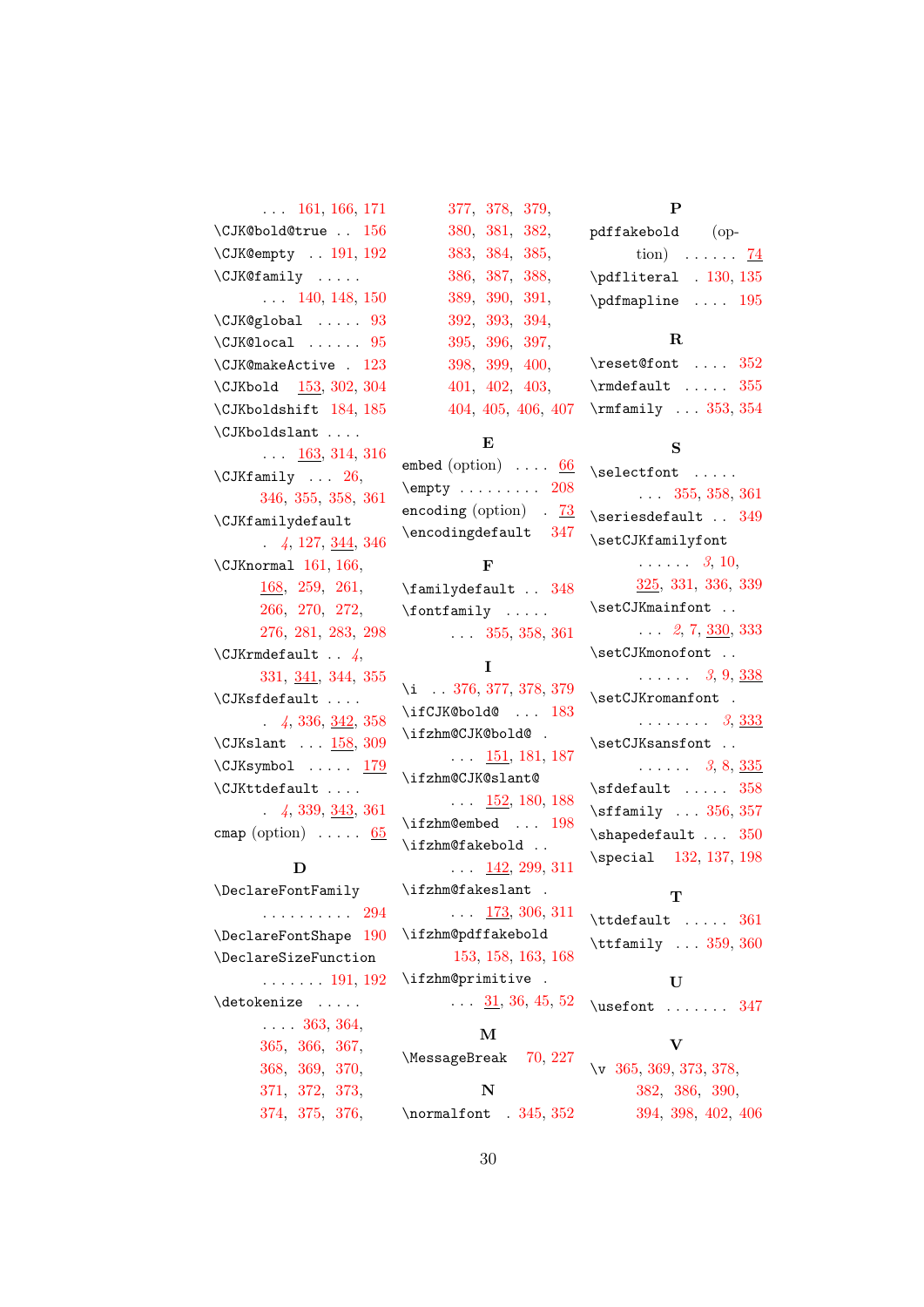Z \zhm@AutoFakeBold . . . . . . . 249, 292 \zhm@AutoFakeSlant . . . . . . . 253, 293 \zhm@check@enc[odin](#page-16-1)[g](#page-18-8) . . . . . 79, 88, 244 \zhm@check@sfd [. .](#page-17-7) . . . . . . . . 110, [247](#page-18-9) \zhm@CJK@bol[d@f](#page-10-2)[als](#page-10-3)[e](#page-16-2) . . . . . . . 159, 169 \zhm@CJK@bold@[true](#page-11-2) . . . . . . . 154, [164](#page-16-3) \zhm@CJK@slant[@fal](#page-13-9)[se](#page-14-14) . . . . 154, 156, 161, 166, [169,](#page-13-10) [171](#page-14-15) \zhm@CJK@slant@true . . . . [. . .](#page-13-10) [159,](#page-13-1) 164 \zhm@[cmap](#page-13-0) [. .](#page-14-1) . [198](#page-14-14), [223](#page-14-2) \zhm@DeclareFontShape  $\ldots$  . 189, [258](#page-13-9)[,](#page-14-15) 260, 265, [269](#page-15-4)[,](#page-16-4) 271, 275, 280, 282, [297,](#page-14-16) [301](#page-17-8), [303,](#page-17-9) [308,](#page-17-10) [313,](#page-17-11) 315 \zhm@[Decl](#page-17-12)a[reRe](#page-17-13)[alFo](#page-17-14)nt [20](#page-18-10)9, [257](#page-18-11), [264](#page-18-12), [268,](#page-18-13) [274](#page-19-11), [279](#page-19-12)[,](#page-19-13) 296, 300, 307, 312  $\lambda$  [102](#page-17-16), [103,](#page-17-17) [104,](#page-17-18) [105](#page-17-19), [106,](#page-18-14) [107,](#page-18-15) [108,](#page-18-16) [109](#page-19-14) \zhm@embed [. . .](#page-11-3) . . .  $\ldots$  [230,](#page-11-5) [231,](#page-11-6) 233 \zhm@nfssenc  $\frac{100}{100}$  $\frac{100}{100}$  $\frac{100}{100}$ \zhm@embedfalse . 234 \zhm@embedtrue . . 232 \zhm@encoding . . . . 80, 82, 86, 91[,](#page-16-5) 100, 101, 111[,](#page-16-6) 113, 121, 127, 2[43,](#page-10-4) [24](#page-10-5)5, [2](#page-10-6)[46,](#page-10-7) 410 \zhm@[fake](#page-10-8)b[oldf](#page-11-7)a[lse](#page-11-8) [. . .](#page-11-9) . [. . .](#page-11-10) [146,](#page-12-1) 262 \zhm@[fake](#page-16-7)[slan](#page-16-8)t[fals](#page-16-9)[e](#page-22-7) . . . . . . . 176, 277 \zhm@false . [233](#page-12-7), [241](#page-17-20) \zhm@fam . 144, 146, 174, 177, [178](#page-14-17)[,](#page-17-21) 250, 254, [255](#page-16-10)[,](#page-16-11) 258, [260,](#page-12-8) [265,](#page-12-7) [269,](#page-14-18) [271](#page-14-19), [275,](#page-14-20) [280,](#page-16-12) [282](#page-17-22), [289,](#page-17-23) [294,](#page-17-8) [297](#page-17-9), [301,](#page-17-10) [303,](#page-17-11) [308,](#page-17-12) [313,](#page-17-13) 315  $\lambda$  [128,](#page-18-17) [211,](#page-18-5) [212,](#page-18-11) [217,](#page-18-12) 218 \zhm@[mapl](#page-18-13)[ine](#page-19-11) .... . . . 193, [201,](#page-12-9) [204](#page-19-13) \zhm@[mapl](#page-15-7)[ines](#page-15-8) [. . .](#page-16-13) .  $\ldots$  200, 207, [208](#page-16-14) \zhm@neg ... [251](#page-15-10), [255](#page-15-11) \zhm@newfontfamily 284, [322](#page-15-12), [324](#page-15-13), [327](#page-15-14) \zhm@newfontfa[mily](#page-17-24)[@pos](#page-17-23)t\zhm@[true](#page-17-12) ... [231,](#page-17-14) 240 . [. . .](#page-18-1) . . .  $\underline{319}, 328$  \zhm@[UTF](#page-18-10) . . . . . . . . \zhm@n[ewfo](#page-18-18)[ntfa](#page-19-15)[mily](#page-19-16)[@pos](#page-19-17)taux ..........  $\underline{319}$  \zhm@zero ...  $142,$  $142,$ 245, 258, 260, 265, 269, 271, 275, 280, 282, [294](#page-16-8), [297](#page-17-8), [301,](#page-17-9) [303](#page-17-10), [308,](#page-17-11) [313,](#page-17-12) 315 \zhm@[pdf@](#page-17-13)b[egin](#page-17-14)b[old](#page-18-10) [. . .](#page-18-5) [. . .](#page-18-11) . <u>[139,](#page-18-12)</u> 181 \zhm@[pdf@](#page-18-13)[begi](#page-19-11)n[slan](#page-19-12)[t](#page-19-13)  $\ldots \ldots 147, 180$ \zhm@pdf@endbo[ld](#page-12-10) . . . . . . . . 141, 187 \zhm@pdf@endsl[ant](#page-13-11)  $\ldots \ldots \frac{149}{188}$ \zhm@pdfliteral [.](#page-12-11). . . . 129, 148, [150](#page-14-10) \zhm@pdflitera[ldir](#page-13-12)[ect](#page-14-12)  $\ldots$  134, 140, 141 \zhm@setfo[ntma](#page-12-12)p [.](#page-13-2). . . . . . . . 200, [218](#page-13-3) \zhm@setup[@pin](#page-12-13)[yin](#page-12-0) [409](#page-12-14) \zhm@setup@pinyin@UTF8 . . . . . . . [. . .](#page-15-15) [362](#page-16-14)  $\lambda$ ... 101[,](#page-22-8) 117, 195, 198, 246 \zhm@tfm . 221[,](#page-20-15) 258, 260, 265, [269,](#page-11-11) [271](#page-11-12), [275](#page-15-5), [280](#page-15-4)[,](#page-16-9) 282, [297,](#page-16-15) [302,](#page-17-8) [304](#page-17-9), [309,](#page-17-10) [314,](#page-17-11) 316 [.](#page-18-2) 90, [91](#page-19-5), [120](#page-19-1), [121](#page-19-2) 145, 175, 249, 253

## 8 **参考文档**

<span id="page-30-0"></span>[1] Adobe Systems Incorporated. *PDF reference: Adobe portable document format version 1.4*. Addison-Wesley, third edition, 2001 http://www.adobe.com/devnet/pdf/pdf\_reference.html